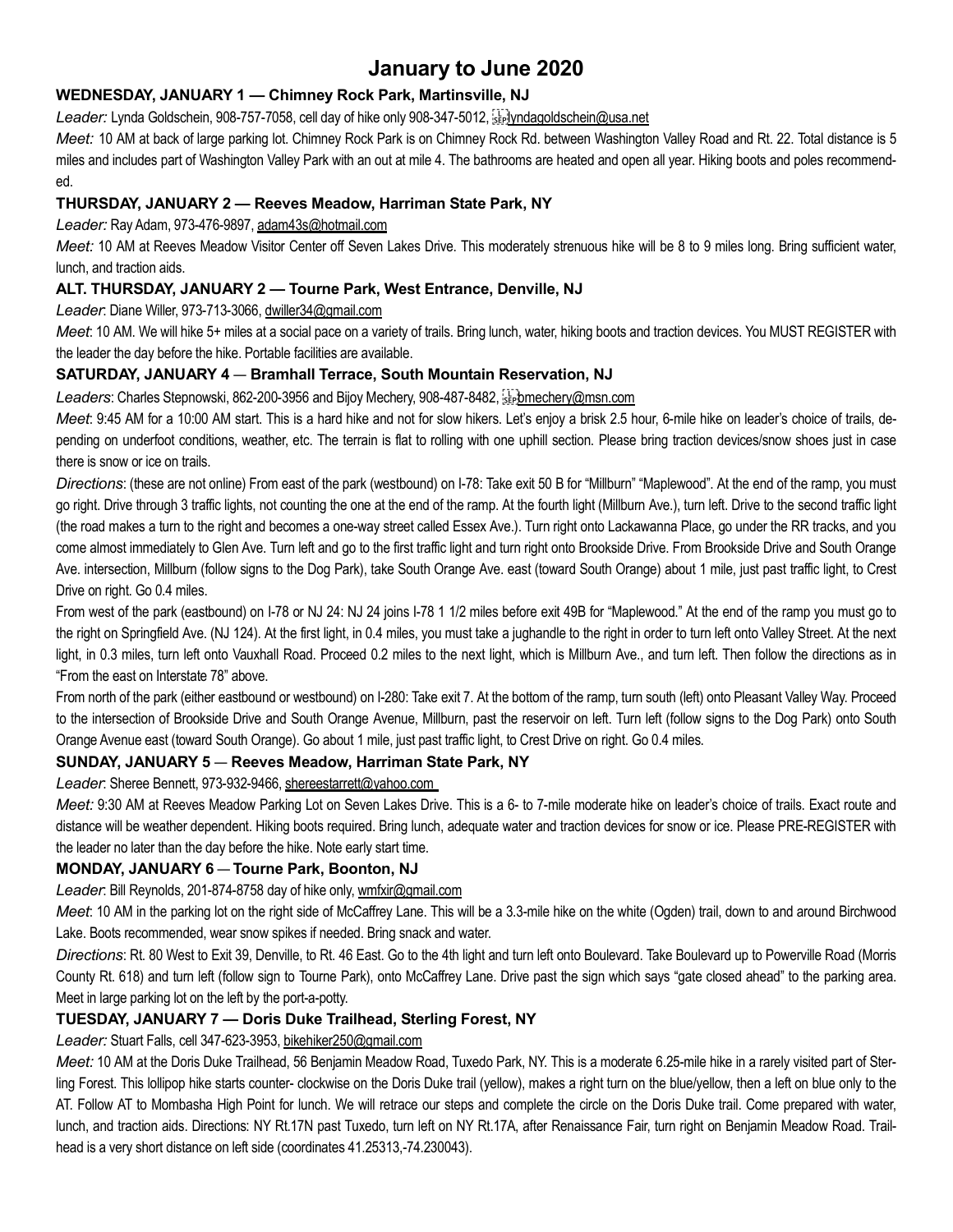## WEDNESDAY, JANUARY 8 — Jonathan Woods, Denville, NJ

Leader: Bill Reynolds, 973-361-5527, cell day of hike only 201-847-8758, wmfxir@gmail.com

Meet: 10 AM in the parking lot

Directions: I-80 to Exit 37 (Hibernia/Green Pond Rd.) Head North on Green Pond for about 2 miles. Turn right on Meriden Rd. Go about 0.3 miles to Old Beach Glen Rd. and turn right. In about 0.2 miles, look for parking lot entrance on right. We will hike 5 miles on various trails at a social pace. Bring lunch, water and hiking boots.

# THURSDAY, JANUARY 9 — Lake Skannatati, Harriman State Park, NY

Leader: Stuart Falls, cell 347-623-3953, bikehiker250@gmail.com

Meet: 10 AM. We will hike on the LP, Beech, Red Cross and ASB trails. The terrain is easy with few climbs but the pace will be brisk which can be strenuous for some. Total distance 8.5 miles. Bring sufficient water, lunch, and traction aids.

## ALT. THURSDAY JANUARY 9 — Lewis Morris County Park, Morris Township, NJ

Leader: Diane Willer, 973-713-3066, dwiller34@gmail.com

Meet: 10 AM at the lower Sunrise Lake parking lot. We will hike about 5 miles at a social pace with ups and downs. Route dependent on trail conditions. Bring lunch, water, hiking boots and traction devices. You MUST REGISTER with the leader the day before the hike. Portable facilities are available.

## SATURDAY, JANUARY 11

No hike is scheduled as of this printing. Leaders wishing to lead a hike are encouraged to post a hike on Google Groups at least three days prior to this date. Send the listing to tristateramblers@googlegroups.com. TriState Rambler sign-in sheets can be obtained from our website.

## SUNDAY, JANUARY 12 — Watchung Reservation, Mountainside, NJ

Leader: Bill LaChance, cell 973-216-8748, bill@wiladvisors.com

Meet: 10 AM at Trailside Nature Center parking lot on Coles Ave. We will do a 4+ mile hike at a moderate pace, approx. 2.5 hours. Easy to moderate terrain. Facilities available. Wear boots. Traction devices required if snow-covered.

## MONDAY, JANUARY 13 — Jockey Hollow National Park, Morristown, NJ

Leader: Betty Mills, 973-975-5264, elizabethmills08@gmail.com

Meet: 10 AM at the visitor center for a pleasant 3-mile walk in our National Park. Wear boots, snow spikes as needed, bring water.

## TUESDAY, JANUARY 14 — Sebago Boat Launch, Harriman State Park, NY

Leader: Ray Adam, 973-476-9897, adamr43s@hotmail.com.

Meet: 10 AM at the Sebago Boat Launch. This moderately paced hike will be 6 to 7 miles long. Weather conditions will determine route.

## WEDNESDAY, JANUARY 15 — Cheesequake State Park, Matawan, NJ

Leader: Arlene Fineman, cell 908-403-6554, arlenefineman@gmail.com

Meet: 10 AM at the Park Office, no entrance fee off-season. This will be a moderate 4- to 5-mile hike on a variety of trails with some level terrain, ups and downs and boardwalks. Boots required. Poles suggested. Traction devices required if snow cover. Bring water and snack. Indoor bathrooms available.

## THURSDAY, JANUARY 16 — Sebago Boat Launch, Harriman State Park, NY

Leader: Bill Correa, 917-656-3015, correa.bill@gmail.com

Meet: 9:45 AM at Lake Sebago Boat Launch in Harriman State Park. This will be a strenuous 6- to 7- mile hike covering the full Seven Hills trail. Expect a lot of elevation gain and rock scrambles. A shuttle is required. Bring sufficient water, lunch, and traction aids. Note: Cell phone service is unreliable in parking lot. NOTE early start time.

## ALT. THURSDAY, JANUARY 16 — Loantaka Brook Reservation, Morris Twp., NJ

Leader: Al MacLennan, 973-449-4696, maclennan\_al@comcast.net

Meet: 10 AM at the Kitchell Road parking lot near the pond. This will be a moderate hike of 6+ miles, dependent on trail and weather conditions. Bring lunch and water.

## SATURDAY, JANUARY 18

No hike is scheduled as of this printing. Leaders wishing to lead a hike are encouraged to post a hike on Google Groups at least three days prior to this date. Send the listing to tristateramblers@googlegroups.com. TriState Rambler sign-in sheets can be obtained from our website.

## SUNDAY, JANUARY 19 — Pyramid Mountain, Kinnelon/Montville, NJ

Leader: Anita Liao, 908-456-0029, anitaestrella.fp@gmail.com

Meet: 930 AM at the Pyramid Mountain Visitor Center. Poles are recommended. Traction devices will be required if ice or snow. This will be a moderate-paced hike of 4 to 5 miles. We will climb the 100-step trail and pass the Stone Ruins and the Falls. Please PRE-REGISTER with the leader no later than the day before the hike. Note early start time.

## MONDAY, JANURY 20 — Lewis Morris Park, Morristown, NJ

Leader: Bill Reynolds, 201-874-8758, wmfxir@gmail.com

Meet: 10 AM at the lowest parking lot, Sunrise Lake area. Enjoy an easy walk, about 3 miles. Wear snow spikes as needed. Bring water. Good for beginners.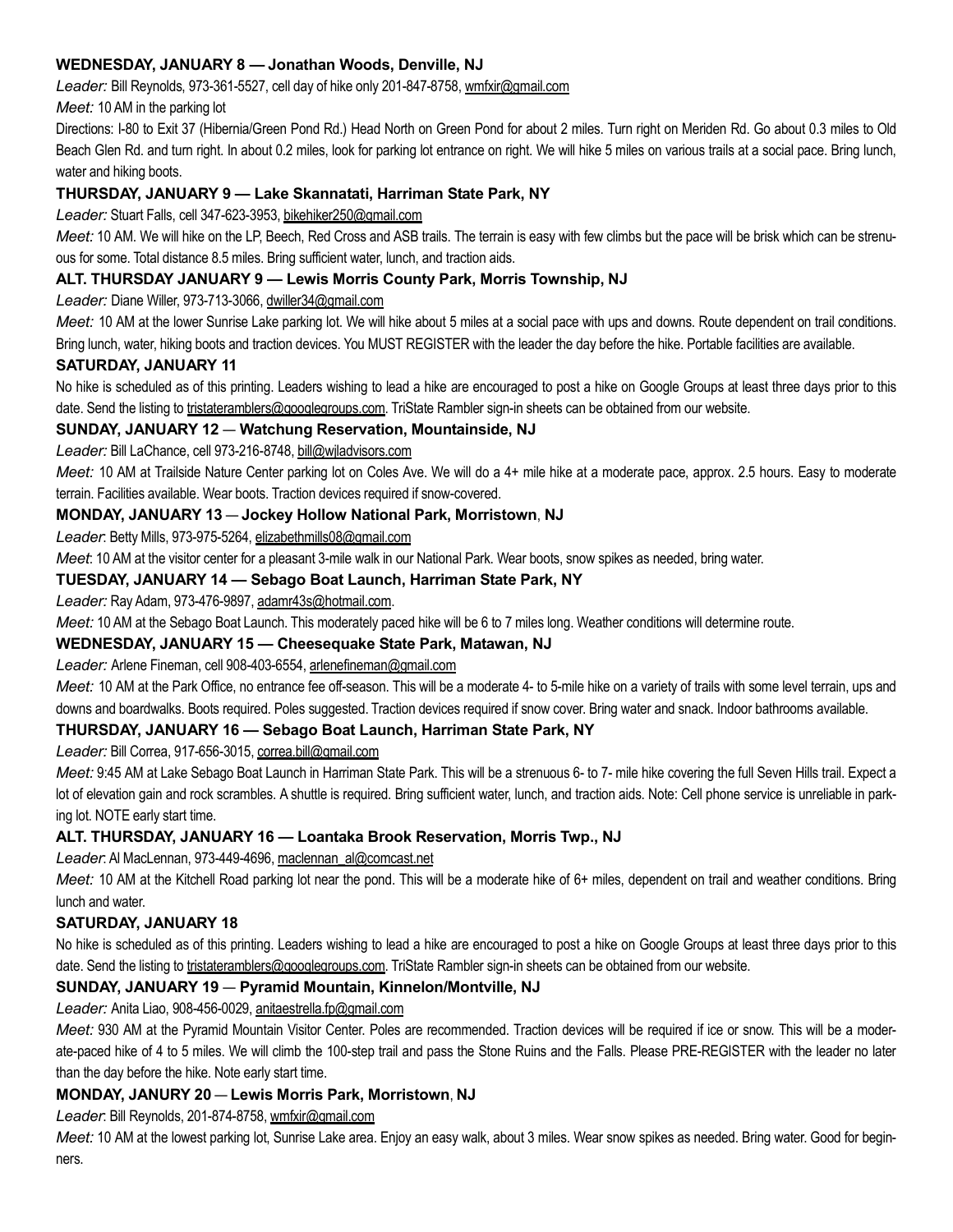# TUESDAY, JANUARY 21 — Skylands, Ringwood, NJ

#### Leader: Dianne Jones, cell 973-224-3967, diannejones428@gmail.com

Meet: 10 AM at Parking Lot A in Skylands Manor. This moderately paced 7-mile hike is without much change in elevation. We will hike the Cooper Union-Trail to Governor's Mt. with a view over the reservoir. Bring lunch and water. Traction devices may be needed.

# WEDNESDAY, JANUARY 22 — Cooper Mill/Black River, Chester, NJ

Leader: Bill Reynolds, cell day of hike only, 201-874-8758, wmfxir@gmail.com.

Meet: 10:00 AM at Cooper Mill parking lot. We will hike a 5-mile lollipop loop on the Blue, Patriots' Path, Red and Green trails at a social pace. Bring lunch and water. Wear hiking boots. Portable facilities.

## THURSDAY, JANUARY 23 — Sterling Forest, Tuxedo, NY

Leader: Stuart Falls, cell 347-623-3953, bikehiker250@gmail.com

Meet: 10 AM at Visitor Center parking lot. We will start on the Blue to the Fire Tower trail onto the Tower. Then hike the Sterling Ridge. Return on the Sterling Valley and Blue Trails to the Visitor Center. This is a steady-paced, 8.5 mile hike that can be strenuous for some. Facilities available. Bring sufficient water, lunch and traction aids.

## ALT. THURSDAY, JANUARY 23

No hike is scheduled as of this printing. Leaders wishing to lead a hike are encouraged

to post a hike on Google Groups at least three days prior to this date. Send listing to tristateramblers@googlegroups.com. TriState Rambler sign-in sheets can be obtained from our website.

## SATURDAY JANUARY 25 — Duke Farms, Hillsborough, NJ

Leader: Donna Walker, 908-392-1712, walk309@aol.com

Meet: 10 AM at Visitors (Orientation) Center. We will walk 3.5 to 4 miles in the interior of the former Doris Duke estate. Mostly flat and paved with a few moderate hills. Bring water.

# SUNDAY, JANUARY 26 — Sebago Boat Launch, Harriman State Park, NY

## Leader: Sheree Bennett, 973-932-9466, shereestarrett@yahoo.com

Meet: 9:30 AM at Lake Sebago Boat Launch. We will meet promptly at Lake Sebago and set up a brief shuttle to Reeves Meadow for a 6- to 7-mile strenuous point-to-point hike from Reeves Meadow to Lake Sebago. Weather and trail conditions will determine our exact route. Bring lunch and water. Hiking boots are a must. Traction devices will be required for snow or ice. If enough snow, snowshoeing is also possible. Please PRE-REGISTER by phone at 973-857-0543 or e-mail. Note early 9:30 AM start to set up shuttle.

## MONDAY, JANUARY 27 — South Mountain Reservation, West Orange, NJ

Leader: Bill Reynolds, 201-874-8758, wmfxir@gmail.com

Meet: 10 AM at the Oakdale parking lot on Cherry Lane. Leisurely stroll of 3.4 miles around the lake.

## TUESDAY, JANUARY 28

No hike is scheduled as of this printing. Leaders wishing to lead a hike are encouraged to post a hike on Google Groups at least three days prior to this date. Send the listing to tristateramblers@googlegroups.com. Tristate Rambler sign-in sheets can be obtained from our website.

## WEDNESDAY, JANUARY 29 — Jockey Hollow, Morristown National Park, NJ

Leader: Gail Biggs, 973-401-1262, biggsgail@yahoo.com, day of hike only cell: 973-769-6860

Meet: 10 AM. Hike various trails including Aqueduct and possibly Mt. Kemble Loop. Trail conditions will determine the route. Four to five miles.

## THURSDAY, JANUARY 30 — Ramapo Valley County Reservation, Mahwah, NJ

Leader: Dianne Jones, (cell) 973-224-3967, diannejones428@gmail.com

Meet: 10 AM at the Ramapo Valley County Reservation parking lot, off Rt. 202, in Mahwah. This hike travels on less used areas of the reservation. This moderately strenuous, 8- mile hike will travel on the yellow, blue, red/silver, and orange trails to a panoramic viewpoint overlooking the Manhattan Skyline. After lunch at the overlook, return will be on the yellow, yellow/silver, red, blue, and yellow trails. Weather conditions may modify route. Facilities available. Bring sufficient water, lunch, and traction aids.

## ALT. THURSDAY, JANUARY 30

No hike is scheduled as of this printing. Leaders wishing to lead a hike are encouraged

to post a hike on Google Groups at least three days prior to this date. Send listing to tristateramblers@googlegroups.com. TriState Rambler sign-in sheets can be obtained from our website.

## SATURDAY, FEBRUARY 1

No hike is scheduled as of this printing. Leaders wishing to lead a hike are encouraged to post a hike on Google Groups at least three days prior to this date. Send the listing to tristateramblers@googlegroups.com. TriState Rambler sign-in sheets can be obtained from our website.

## SUNDAY, FEBRUARY 2

No hike is scheduled as of this printing. Leaders wishing to lead a hike are encouraged to post a hike on Google Groups at least three days prior to this date. Send the listing to tristateramblers@googlegroups.com. TriState Rambler sign-in sheets can be obtained from our website.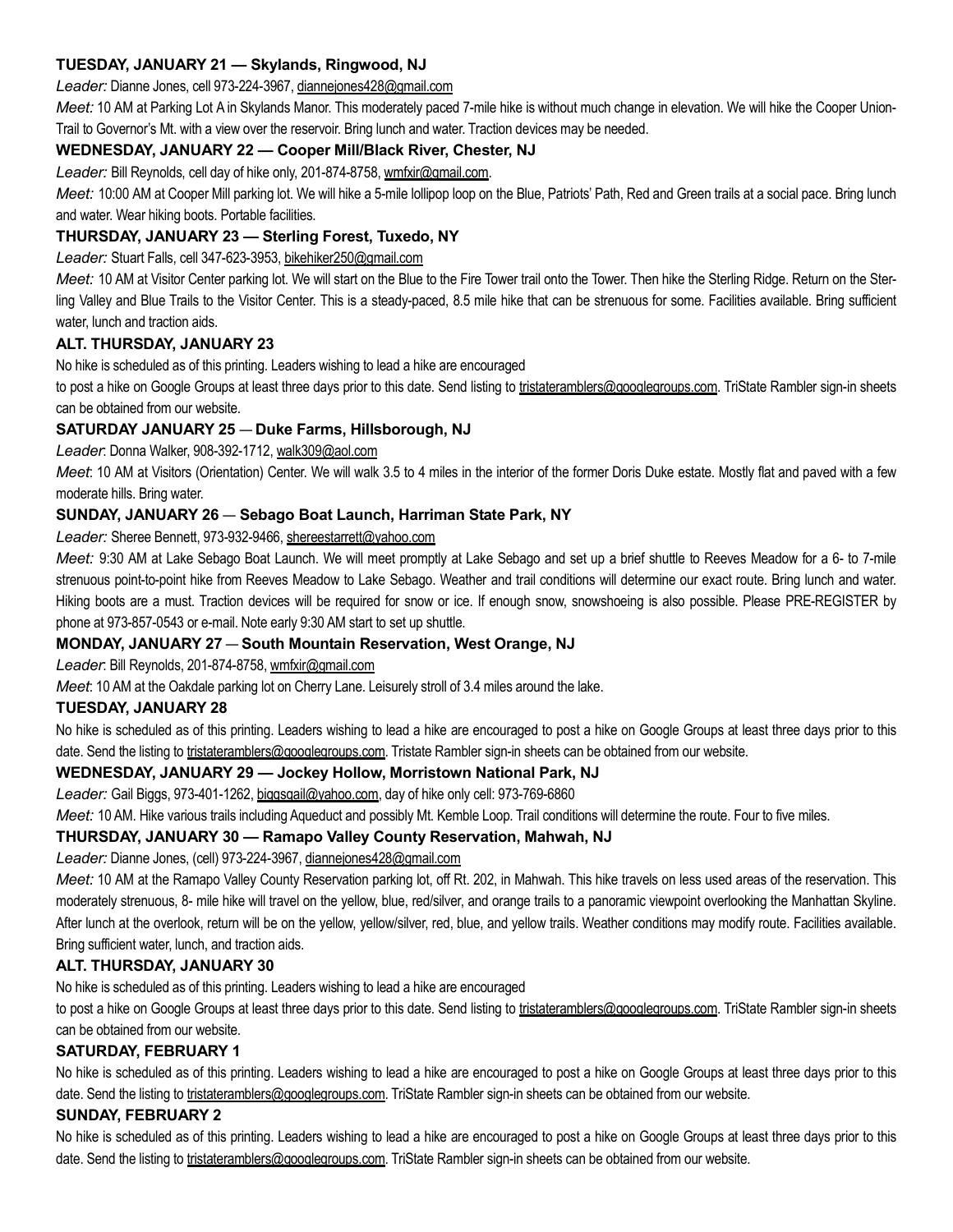# MONDAY, FEBRUARY 3 — RR-Greenway Trail, Metuchen, NJ

Leader: Ken Donhauser, cell day of hike only 732-616-7409, kendonhauser@gmail.com

Meet: 10 AM. Level paved walkway 3 miles, sneakers okay, perfect for beginners.

701 Middlesex Ave., 3.0 miles West of Parkway Exit 132 (past Friendly's, opposite Fulton Bank)

### TUESDAY, FEBRUARY 4

No hike is scheduled as of this printing. Leaders wishing to lead a hike are encouraged to post a hike on Google Groups at least three days prior to this date. Send the listing to tristateramblers@googlegroups.com. Tristate Rambler sign-in sheets can be obtained from our website.

# WEDNESDAY, FEBRUARY 5 — D&R Canal, Colonial Park, East Millstone, NJ

Leader: Arlene Fineman, cell 908-403-6554, arlenefineman@gmail.com

Meet: 10 AM at Parking Lot A near the Rose Garden inside Colonial Park. We will walk along the Delaware & Raritan Canal for 5 to 6 miles at a moderate pace on a flat path. Bring plenty of water and a snack.

# THURSDAY, FEBRUARY 6 — Norvin Green State Forest, Ringwood, NJ

Leader: Jason W. Briggs, 862-228-4972, jasonbriggs99@gmail.com

Meet: 10 AM at The New Weis Center parking lot. This moderately strenuous hike will be 8 to 9 miles long. Weather and trail conditions will determine route. Bring sufficient water, lunch, and traction aids. Note: Cell phone service is unreliable in parking lot.

## ALT. THURSDAY, FEBRUARY 6

No hike is scheduled as of this printing. Leaders wishing to lead a hike are encouraged to post a hike on Google Groups at least three days prior to this date. Send listing to tristateramblers@googlegroups.com. TriState Rambler sign-in sheets can be obtained from our website.

## SATURDAY, FEBRUARY 8 — Tourne County Park, Morris County, NJ

Leaders: Charles Stepnowski, 862-200-3956 and Bijoy Mechery, 908-487-8482, steppmechery@msn.com

Meet. 9:45 AM for a 10:00 AM start at the West Entrance in Denville off Old Boonton Rd. This is a hard hike and not for slow hikers. Let's enjoy a brisk 2.5 hour, 6-mile hike on leader's choice of trails, depending on underfoot conditions, weather, etc. Please bring traction devices/snowshoes just in case there is snow or ice on trails.

## SUNDAY, FEBRUARY 9 — Pyramid Mountain, Montville, NJ

Leader: Sheree Bennett, 973-932-9466, shereestarrett@yahoo.com

Meet: 10 AM Visitor Center parking lot (see TSR directions for Pyramid Mountain #1). We will hike 5 to 6 miles at a moderate pace. Please PREREGIS-TER with the leader by phone or e-mail. Wear hiking boots. Bring snack and water. Traction devices if ice or snow. If deep snow, we will snowshoe.

## MONDAY, FEBRUARY 10 — Jockey Hollow National Park, Morristown, NJ

Leader: Betty Mills, 973-975-5264, elizabethmills08@gmail.com

Meet: 10 AM at the visitor center for a pleasant 3-mile walk in our National Park. Wear boots, snow spikes as needed. Bring water.

## TUESDAY, FEBRUARY 11 — Reeves Meadow, Harriman State Park, NY

Leader: Ray Adam, 973-476-9897, adamr43s@hotmail.com

Meet: 10 AM at the Reeves Meadow parking area. This moderately paced hike will be 6 to 7 miles long. Weather conditions will determine route.

## WEDNESDAY, FEBRUARY 12 — Jockey Hollow, Morristown National Park, NJ

Leader: Gail Biggs, 973-401-1262, biggsgail@yahoo.com, day of hike only cell: 973-769-6860

Meet: 10 AM. Hike various trails. Trail conditions will determine the route, possibly yellow, Soldiers Hut Trail and Mt. Kemble loop. Four to five miles.

## THURSDAY, FEBRUARY 13 — Ramapo Valley County Reservation, Mahwah, NJ

Leader: Jason W. Briggs, 862-228-4972, jasonbriggs99@gmail.com

Meet: 10 AM at the Ramapo Reservation parking lot off Rt. 202 in Mahwah. This is a 8+ mile, strenuous hike, at a pace based on weather conditions. Facilities available. Bring sufficient water, lunch, and traction aids.

## ALT. THURSDAY, FEBRUARY 13 — Mahlon Dickerson Reservation, Jefferson, NJ

Leader: Diane Willer, 973-713-3066, dwiller34@gmail.com

Meet: 10 AM at the Saffin Pond parking lot (#2). The hike will be about 6 miles at a social pace on rocky trails. The route will be dependent on the weather and trail conditions. Bring lunch, water, hiking boots and traction devices. You MUST REGISTER with the leader the day before the hike. Portable facilities are available.

## SATURDAY, FEBRUARY 15

No hike is scheduled as of this printing. Leaders wishing to lead a hike are encouraged to post a hike on Google Groups at least three days prior to this date. Send the listing to tristateramblers@googlegroups.com. TriState Rambler sign-in sheets can be obtained from our website.

## SUNDAY, FEBRUARY 16 — Reeves Meadow, Harriman State Park, NY

Leader: Sheree Bennett, 973-857-0543, cell 973-932-9466, shereestarrett@yahoo.com

Meet. 10 AM at the Reeves Meadow Visitor Center. This will be a moderately strenuous 6- to 7-mile hike over leader's choice of trails. Please bring adequate water, lunch and traction devices. Please PRE-REGISTER by phone or e-mail.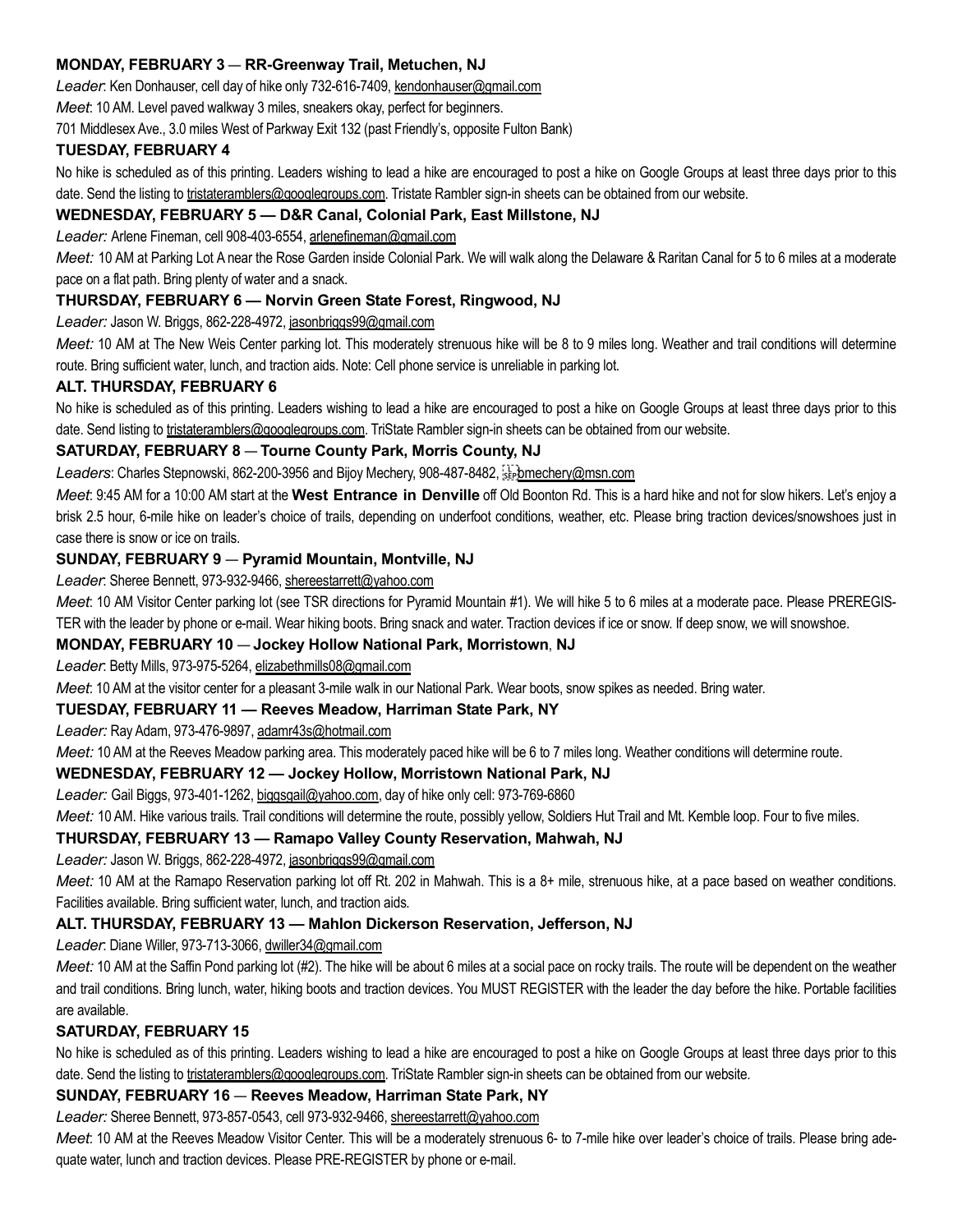## MONDAY, FEBRUARY 17 — RR-Greenway Trail, Metuchen, NJ

Leader: Ken Donhauser, cell day of hike only 732-616-7409, kendonhauser@gmail.com

Meet: 10 AM. Level paved walkway 3 miles, sneakers okay, perfect for beginners.

701 Middlesex Ave., 3.0 miles West of Parkway Exit 132 (past Friendly's, opposite Fulton Bank)

#### TUESDAY, FEBRUARY 18

No hike is scheduled as of this printing. Leaders wishing to lead a hike are encouraged to post a hike on Google Groups at least three days prior to this date. Send the listing to tristateramblers@googlegroups.com. Tristate Rambler sign-in sheets can be obtained from our website.

# WEDNESDAY, FEBRUARY 19 — Chimney Rock Park, Martinsville, NJ

Leader: Lynda Goldschein, 908-757-7058, cell day of hike only 908-347-5012,  $\frac{1}{2}$  / Mdagoldschein@usa.com

Meet: 10 AM at back of large parking lot. Chimney Rock Park is on Chimney Rock Rd. between Washington Valley Road and Rt. 22. Total distance is 5 miles and includes part of Washington Valley Park with an out at mile 4. The bathrooms are heated and open all year. Hiking boots and poles recommended.

# THURSDAY, FEBRUARY 20 — Lake Tiorati, Harriman State Park, NY

Leader: Ray Adam, 973-476-9897, adam43s@hotmail.com

Meet: 10 AM at Lake Tiorati picnic area off Seven Lakes Drive in Harriman State Park. This moderately strenuous hike will be approx. 8 miles long. Weather will determine route. Bring sufficient water, lunch, and traction aids.

## ALT. THURSDAY, FEBRUARY 20

No hike is scheduled as of this printing. Leaders wishing to lead a hike are encouraged to post a hike on Google Groups at least three days prior to this date. Send listing to tristateramblers@googlegroups.com. TriState Rambler sign-in sheets can be obtained from our website.

#### SATURDAY, FEBRUARY 22

No hike is scheduled as of this printing. Leaders wishing to lead a hike are encouraged to post a hike on Google Groups at least three days prior to this date. Send the listing to tristateramblers@googlegroups.com. TriState Rambler sign-in sheets can be obtained from our website.

## SUNDAY, FEBRUARY 23 — Washington's Crossing, NJ (Not meeting at state park)

Leader: Donna Schweitzer, cell 908-433-4321, dschweitzeremail@aol.com

Meet: 10 AM in the parking lot near restrooms, Washington's Crossing Parking lot near River Drive. This is a 5-mile easy to moderate hike. Bring water and snack. Hiking shoes required. Site where, on December 25, 1776, George Washington and the Continental Army landed after crossing the Delaware River from Pennsylvania to New Jersey. Any updates due to weather or trail conditions will be posted by 6:30 AM morning of the hike.

Directions: From 95, take exit 1 to Route 29 North. Go a few miles to traffic light (Washington's Crossing Road… Look for Patriot's Crossing Tavern). Turn left at light. Bear right onto River Drive and turn into first parking lot (same parking lot as "Nelson House"). DO NOT go over bridge to Pennsylvania.

From 287: Take Route 202 South to Route 179 South (Lambertville, which is the exit just beyond exit for 31 south). Go about 5 miles to the traffic light. Continue straight on Route 29 South. Go about 6 miles to traffic light (Washington's Crossing Road…. Look for Patriot's Crossing Tavern). Turn right at light. Bear right onto River Drive and turn into first parking lot. DO NOT go over bridge to Pennsylvania.

## MONDAY, FEBRUARY 24 — Tourne Park, Boonton, NJ

Leader: Lorrie Vece, 201-970-1000 day of hike only, Dixonlowe@aol.com

Meet: 10 AM in the parking lot on the right side of McCaffrey Lane. This will be a 3.3-mile hike on the white (Ogden) trail, down to and around Birchwood Lake. Boots recommended, snow spikes if needed. Bring snack and water. Directions: Rt. 80 West to Exit 39, Denville, to Rt. 46 East. Go to the 4th light and turn left onto Boulevard. Take Boulevard up to Powerville Road (Morris County Rt. 618) and turn left (follow sign to Tourne Park) onto McCaffrey Lane. Drive past the sign which says "gate closed ahead" to the parking area. Meet in large parking lot on the left by the port-a-potty.

## TUESDAY, FEBRUARY 25 — Jockey Hollow, Morristown, NJ

Leader: Gail Biggs, 973-401-1262, biggsgail@yahoo.com, cell day of hike only, 973-769-6860

Meet: 10 AM at the Visitor Center parking lot (See TSR directions). We will hike or snowshoe depending on weather conditions. Route, trails, and mileage will be determined by weather conditions. Bring lunch/snack and water. More information to be posted on week of the hike.

## WEDNESDAY, FEBRUARY 26 — Ken Lockwood Gorge, High Bridge, NJ

Leader: Jennifer Percival, jenniferpercival@hotmail.com, day of hike only cell: 973-270-7624

Meet: 10 AM at High Bridge Trailhead Parking lot. We'll hike on the Columbia Trail to the Ken Lockwood Gorge Bridge and return either the way we came in, or hike the park road just below the bridge. This will be an easy approximately 5.6-mile hike. If there's deep enough snow, bring snowshoes. We'll adjust distance accordingly. Wear layers, bring water and snack. Have crampons with you, in case trail warrants it.

## THURSDAY, FEBRUARY 27 — Skylands, Ringwood, NJ

Leader: Jason W. Briggs, 862-228-4972, jasonbriggs99@gmail.com

Meet: 10 AM at Parking Lot A. This moderately strenuous hike will be approx. 8 miles long. Weather will determine route. Facilities available. Bring sufficient water, lunch, and traction aids.

## ALT. THURSDAY, FEBRUARY 27 — Cooper Mill/Black River, Chester, NJ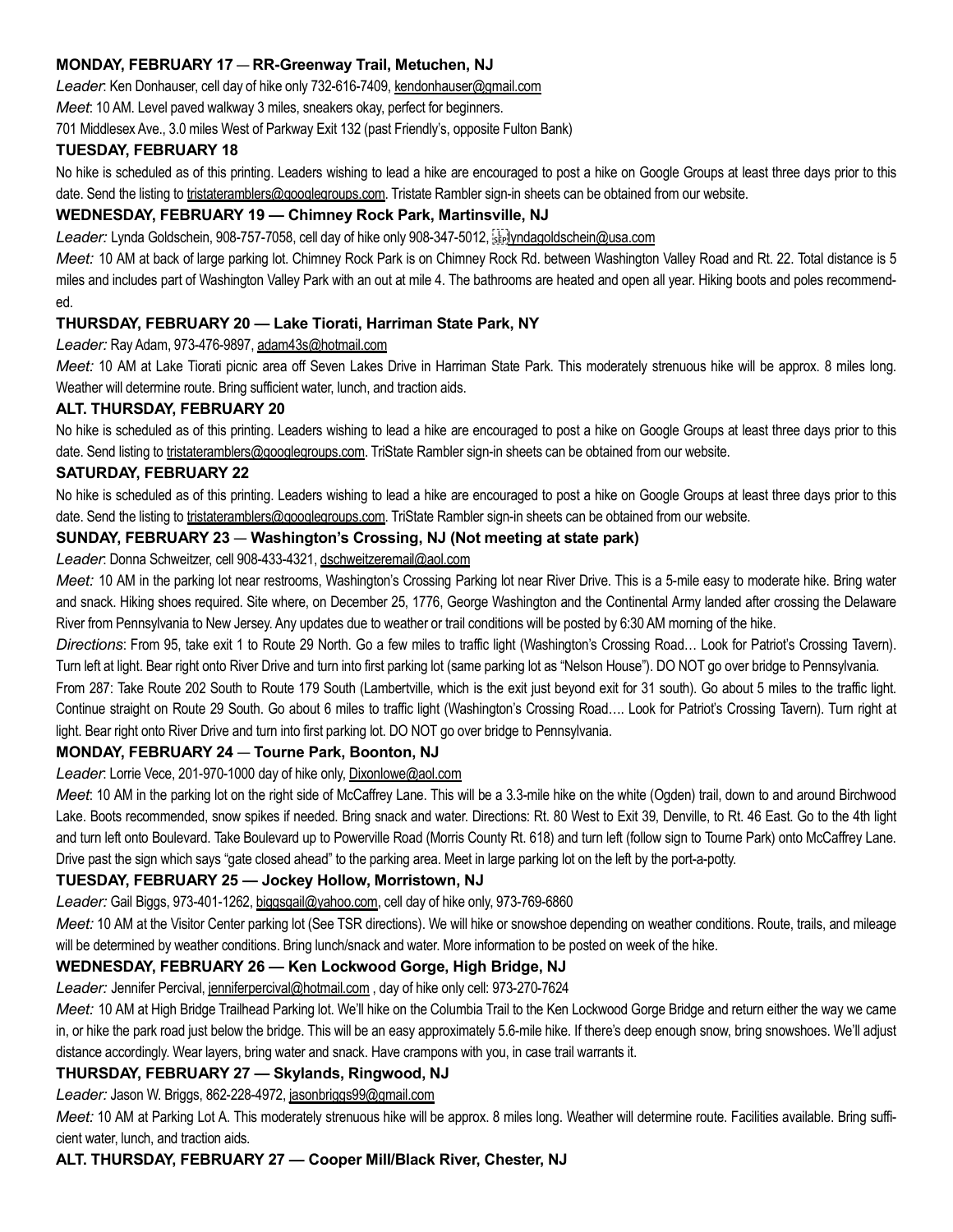## Leader: Diane Willer, 973-713-3066, dwiller34@gmail.com

Meet: 10 AM at the Cooper Mill parking lot. We will hike a 6.5-mile lollipop loop on the Blue, Patriots' Path, Red and Green trails at a social pace. Bring lunch, water, hiking boots and traction devices. You MUST REGISTER with the leader the day before the hike. Portable facilities are available.

# SATURDAY, FEBRUARY 29 (leap year day!)

No hike is scheduled as of this printing. Leaders wishing to lead a hike are encouraged to post a hike on Google Groups at least three days prior to this date. Send the listing to tristateramblers@googlegroups.com. TriState Rambler sign-in sheets can be obtained from our website.

# SUNDAY, MARCH 1 — Norvin Green State Forest, Ringwood, NJ

## Leader: Sheree Bennett, 973-932-9466, shereestarrett@yahoo.com

Meet: 10 AM at The New Weis Center parking lot. This is a moderately-paced hike of 6- to 7 miles on leader's choice of trails. Not for beginners. Must wear hiking boots. Bring lunch, traction devices and water. PLEASE PREREGISTER with hike leader by phone or email. Phone service is very poor at trailhead.

## MONDAY, MARCH 2 — Lewis Morris Park, Morristown, NJ

#### Leader: Henry Fernandez, 973-462-7747, henry8000@yahoo.com

Meet: 10 AM at Sunrise Lake, at the lowest parking lot near the boat house. We will walk on Patriots' Path along the Whippany River. Regular boathouse restrooms closed for the winter. Port-a-John facilities available. Walk will be 1.5 hours.

# TUESDAY, MARCH 3 — Turkey Mountain, Montville, NJ

Leader: Dianne Jones, Cell: 973-224-3967, diannejones428@gmail.com.

Meet: 10 AM at the Pyramid Mountain Visitor Center. This is a 5- to 6-mile loop hike. This moderately paced hike will pass cascades and the Lake Valhalla overlook. Bring lunch, water, and tractions aids as necessary.

## WEDNESDAY, MARCH 4 — Cheesequake State Park, Matawan, NJ

Leader: Arlene Fineman, cell 908-403-6554, arlenefineman@gmail.com

Meet: 10 AM at the Park Office, no entrance fee off-season. This will be a moderate 4- to 5-mile hike on a variety of trails with some level terrain, ups and downs and boardwalks. Boots required. Poles suggested. Traction devices required if snow cover. Bring water and snack. Indoor bathrooms available.

## THURSDAY, MARCH 5 — Johnsontown Circle, Harriman State Park, NY

Leader: Ray Adam, 973-476-9897, adam43s@hotmail.com

Meet: 10 AM. See TSR directions for Johnsontown Road. This moderately strenuous hike will be approx. 8 miles long. Bring sufficient water, lunch, and traction aids.

## ALT. THURSDAY, MARCH 5 — Pyramid Mountain, Montville, NJ

Leader: Paul Augustyniak, 973-219-4807, paugust586@aol.com

Meet: 10 AM in the Visitor Center parking lot (see Pyramid Mountain #1). We will hike 5 miles on the Turkey Mountain loop at a moderate pace. First half-mile includes 100-step climb for which we'll take our time. Hiking boots recommended. Bring snack and water. Portable and indoor facilities available at the Visitors Center.

## SATURDAY, MARCH 7

No hike is scheduled as of this printing. Leaders wishing to lead a hike are encouraged to post a hike on Google Groups at least three days prior to this date. Send the listing to tristateramblers@googlegroups.com. TriState Rambler sign-in sheets can be obtained from our website.

## SUNDAY, MARCH 8 — Pyramid Mountain, Kinnelon/Montville, NJ

Leader: Anita Liao, 908-456-0029, anitaestrella.fp@gmail.com

Meet: 9:30 AM at the Pyramid Mountain Visitor Center. Hike about 4 miles. Inclement weather cancels. Please PRE-REGISTER with the leader no later than the day before the hike. Note early 9:30 AM start.

# MONDAY, MARCH 9 — Nomahegan Park, Cranford, NJ

Leader: Marcia Dube, cell day of hike only 908-451-6078, dube701@yahoo.com

Meet: 10 AM at parking lot on Kenilworth Blvd. near comer with Springfield Ave, across street from Nomahegan Ct. 3+ mile walk on paved trails. Bring water. Portable toilet on site.

Directions: Take EITHER the Garden State Parkway to Exit 138, then turn left onto Galloping Hill Road, which changes name to Kenilworth Blvd. OR take Route 22 to Springfield Ave. toward Cranford, staying straight onto Kenilworth Blvd. when Springfield Ave. turns right.

# TUESDAY, MARCH 10 — Silvermine, Harriman State Park, NY

Leader: Ray Adam, 973-476-9897, adamr43s@hotmail.com

Meet: 10 AM at the Silvermine parking area. This moderately paced hike will be 6 to 7 miles long on various trails.

## WEDNESDAY, MARCH 11 — Hacklebarney State Park, Long Valley, NJ

Leader: Jennifer Percival, jenniferpercival@hotmail.com, day of hike only cell: 973-270-7624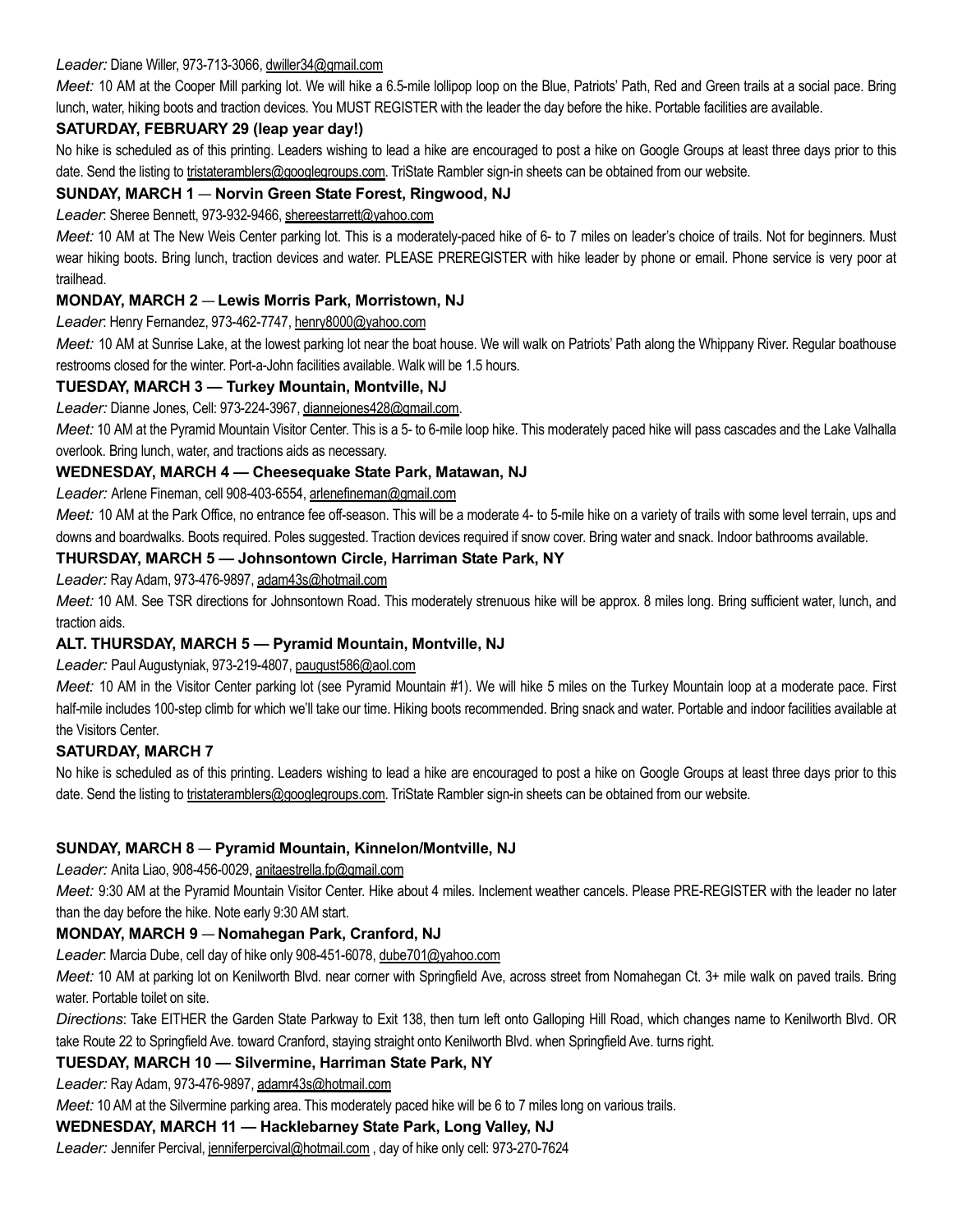Meet: 10 AM at Hacklebarney State Park Parking lot. We'll hike around the park in the woods and alongside Black River. Dress for the weather. Bring snack, water, hiking poles and crampons. The trails are rocky and hilly in sections. Hike will be about 3 miles.

# THURSDAY, MARCH 12 — Anthony Wayne, Harriman State Park, NY

Leader: Bill Correa, 917-656-3015, correa.bill@gmail.com

Meet: 10 AM at the far south parking lot in Anthony Wayne Recreation Area. This moderately strenuous hike will be approx. 8 miles long. Bring lunch and sufficient water. Note: Cell phone service is unreliable in parking lot.

#### ALT. THURSDAY, MARCH 12

No hike is scheduled as of this printing. Leaders wishing to lead a hike are encouraged to post a hike on Google Groups at least three days prior to this date. Send listing to tristateramblers@googlegroups.com. TriState Rambler sign-in sheets can be obtained from our website.

#### SATURDAY, MARCH 14 — Merrill Creek Reservoir, Washington, NJ

Leader: Dianne Jones, cell 973-224-3967, diannejones428@gmail.com

Meet: 10:00 AM Visitor Center parking area (to the right after entering the area). Leave extra travel time if you have not been here before, as it is not GPS friendly for some systems. This will be an easy but scenic hike of 6 miles, about 3.5 hours, around the reservoir with a few ups and downs and some rocky areas. Boots required and traction devices recommended as needed. Bring lunch and water.

#### SUNDAY, MARCH 15 — Hartshorne Woods, Atlantic Highlands, NJ

#### Leader: Donna Schweitzer, cell 908-433-4321, dschweitzeremail@aol.com

Meet: 10 AM in the Rocky Point Entrance parking lot. Easy to moderate hike of 5 to 6 miles over rolling hills. We'll also go past Battery Lewis which was active during World War II. Option of an early out at mile 3. Bring water and snack. Hiking shoes required. Traction devices if needed. Hiking poles recommended. Any updates due to weather or trail conditions will be posted by 6:30 AM morning of the hike.

## MONDAY, MARCH 16 — Johnson Park, Piscataway, NJ

#### Leader: Debby Bronner, cell 201-563-1648, debbybronner@gmail.com

Meet: 10 AM at the zoo parking lot inside Johnson Park. Pleasant 3-mile walk on paved paths throughout the park alongside the Raritan River. Halfway through the walk we can visit a restored 18th century village in the park. Bring water. Bathrooms on the premises. Plenty of picnic tables if you want to bring a snack for after the walk. Driving Directions: From Route 287 Take Exit 9 (Highland Park). Follow River Rd. toward Highland Park (approximately 4.3 miles). Turn right onto Johnson Dr. (Cedar Lane is on the left, but turn Right onto Johnson). Follow Johnson Dr. for 0.6 miles. Turn right onto Tulip Dr. to the parking lot on the right. The left side of the parking lot is a small fenced in zoo area, the right side of the parking lot is a playground. From 18 traveling North: Exit right at Rt. 27 Highland Park. Go over the bridge and turn left onto River Rd. Go 0.6 mile and turn left onto Johnson Drive. Follow from Johnson Drive above.

## TUESDAY, MARCH 17

No hike is scheduled as of this printing. Leaders wishing to lead a hike are encouraged to post a hike on Google Groups at least three days prior to this date. Send the listing to tristateramblers@googlegroups.com. Tristate Rambler sign-in sheets can be obtained from our website.

## WEDNESDAY, MARCH 18 — Chimney Rock Park, Martinsville, NJ

Leader: Lynda Goldschein, 908-757-7058, cell day of hike only 908-347-5012, seplyndagoldschein@usa.net

Meet: 10 AM at back of large parking lot. Chimney Rock Park is on Chimney Rock Rd. between Washington Valley Road and Rt. 22. Total distance is 5 miles and includes part of Washington Valley Park with an out at mile 4. The bathrooms are heated and open all year. Hiking boots and poles recommended.

## THURSDAY, MARCH 19 — Appalachian Trail Series Hike # 1,

## Delaware Water Gap National Recreation Area, Dunnfield Creek to Sunfish Pond

Leader: Alan Breach, 973-600-3846, abreach@ptd.net

Meet: 10 AM at the Dunnfield Creek/AT parking lot. A moderately strenuous 8 mile loop hike on the AT to Sunfish Pond, returning via the Dunnfield Creek Trail. Bring lunch and sufficient water.

## ALT. THURSDAY, MARCH 19

No hike is scheduled as of this printing. Leaders wishing to lead a hike are encouraged to post a hike on Google Groups at least three days prior to this date. Send listing to tristateramblers@googlegroups.com. TriState Rambler sign-in sheets can be obtained from our website.

## SATURDAY, MARCH 21 — Jockey Hollow, Morristown, NJ

Leaders: Charles Stepnowski, 862-200-3956 and Bijoy Mechery, 908-487-8482,

#### bmechery@msn.com

Meet: 9:45 AM for a 10:00 AM start at Visitor Center parking lot. This is a hard hike and not for slow hikers. Let's enjoy a brisk 2.5 hour, 6-mile hike on leader's choice of trails, depending on underfoot conditions, weather, etc. The terrain is flat to rolling with one uphill section. Please bring traction devices/snowshoes just in case there is snow or ice on trails.

## SUNDAY, MARCH 22

No hike is scheduled as of this printing. Leaders wishing to lead a hike are encouraged to post a hike on Google Groups at least three days prior to this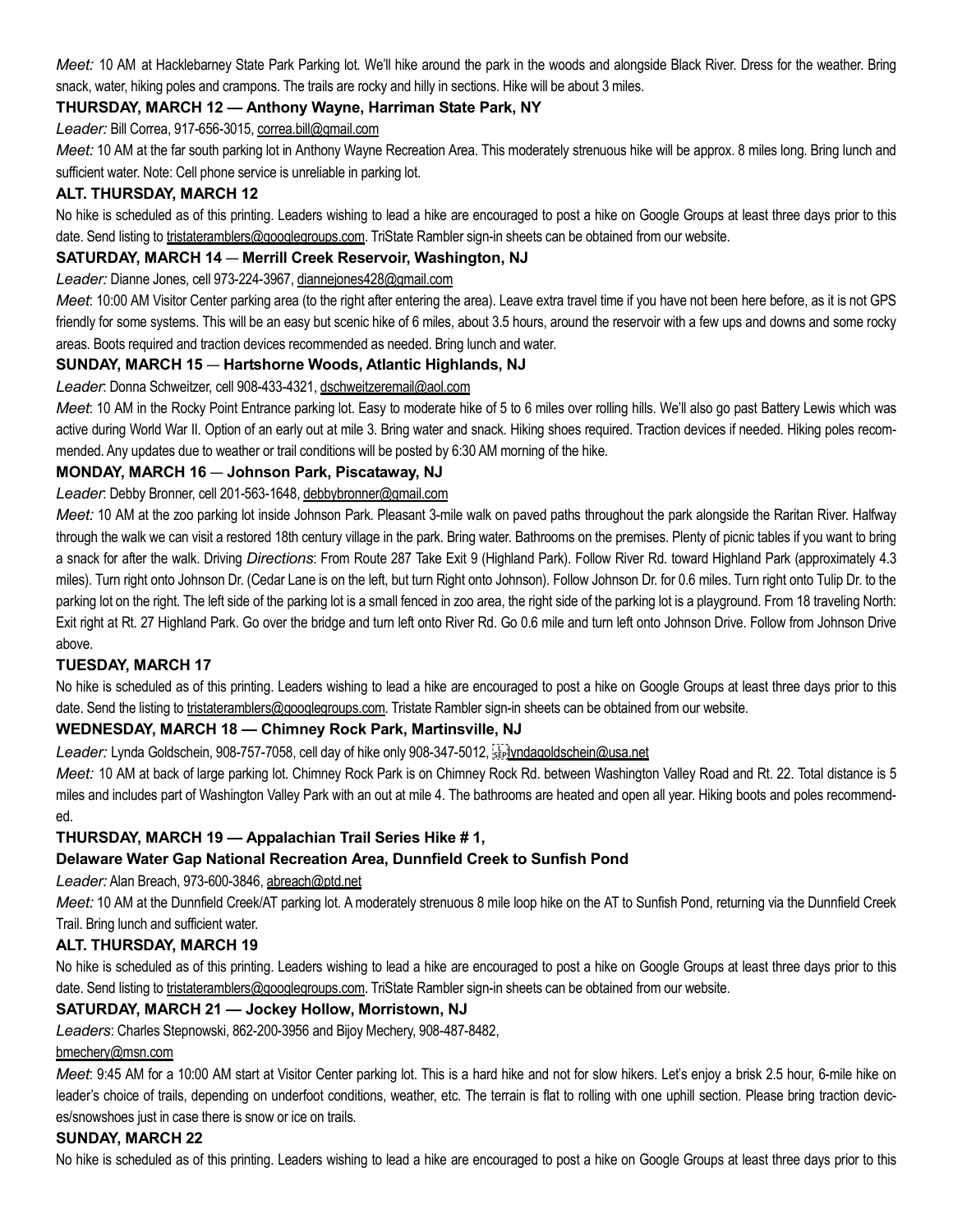date. Send the listing to tristateramblers@googlegroups.com. TriState Rambler sign-in sheets can be obtained from our website.

## MONDAY, MARCH 23 — Nomahegan Park, Cranford, NJ

Leader: Marcia Dube, cell day of hike only 908-451-6078, dube701@yahoo.com

Meet: 10 AM at parking lot on Kenilworth Blvd. near corner with Springfield Ave., across street from Nomahegan Ct. 3+ mile walk on paved trails. Bring water. Portable toilet on site.

Directions: Take EITHER the Garden State Parkway to Exit 138, then turn left onto Galloping Hill Road, which changes name to Kenilworth Blvd. OR take Route 22 to Springfield Ave. toward Cranford, staying straight onto Kenilworth Blvd. when Springfield Ave. turns right.

# TUESDAY, MARCH 24 — Ramapo Valley County Reservation, Rt. 202, Mahwah, NJ

Leader: Bob Bieri, 201-664-3813, cell day of the hike only, 201-785-6713, bierirobert@aol.com

Meet: 10 AM at the Ramapo Valley County Reservation parking lot. This moderately paced hike will be approximately 6 miles long. We will be hiking on many of the loop trails established in this park.

## WEDNESDAY, MARCH 25 — Watchung Reservation, Mountainside, NJ

Leader: Bill Reynolds, 973-361-5527, wmfxir@gmail.com, cell day of hike only 201-874-5758

Meet: 10 AM at Trailside Nature Center parking lot on Coles Ave. (see TSR directions for Watchung Reservation #1). Moderate paced hike for 2 to 3 hours. Boots required.

## THURSDAY, MARCH 26 — Appalachian Trail Series Hike # 2,

Camp Mohican to Sunfish Pond

#### Leader: Joyce Breach, 845-545-7754, jbreach@ptd.net

Meet: 10 AM at large parking lot at Camp Mohican. A moderately strenuous 8.5 mile loop on the AT to Sunfish Pond returning via the Kaiser Trail and Coppermine Trail. Facilities available. Bring lunch and sufficient water.

#### ALT. THURSDAY, MARCH 26 — Sunrise Lake, Lewis Morris Park, Morristown, NJ

Leader: Gail Biggs, 973-401-1262, cell day of hike 973-769-6860, biggsgail@yahoo.com

Meet: 10 AM at Sunrise Lake in the lowest parking lot (NEXT TO THE BOATHOUSE). Hike various trails depending on the trail conditions. Hopefully, a stop for lunch at the scout camp. Hike is approx. 6+ miles.

## SATURDAY, MARCH 28 — Seaside to Lavalette, NJ Boardwalk Walk

Leader: Gary Petrie, 732-257-0137 (landline, no cell#)

Meet: 10:30 AM at entrance to Island Beach State Park. We will walk during the "other" season at the shore on the boardwalks of Seaside, Lavalette and Ortley Beach. We will visit a mystery point of interest where you'll see the leader in pictures. The coast will be clear and a sight for shore eyes and not a bored walk. About 5 miles. You must register with the leader the day before the hike.

Directions: Take GSP to Exit 82 to Rt. 37 E twd Seaside Heights. Merge onto NJ-37 E. In about 7 miles take the NJ-35 S ramp to Seaside Park/Island Beach. In 0.7 miles turn right onto NW Central Ave. Continue straight onto NJ-35 S for 8 miles to entrance of Island Beach State Park.

## SUNDAY, MARCH 29 — Cheesequake State Park, Matawan, NJ

Leader: Jay Dibble, 908-289-8813, cell (day of the hike only) 908-209-2936 or e-mail jaydib41090@peoplepc.com

Meet: 10 AM at the large Hook Lake parking area approx 0.7 of a mile from the Park Office. Four miles at a moderate pace over both flat and hilly terrain.

## MONDAY, MARCH 30 — Loantaka Brook Reservation, Morris Twp., NJ

Leader: Terry Kulmane, 973-644-4547, terrykayhiker@yahoo.com

Meet: 10 AM at South St. parking lot for a 3-mile social walk on wooded trails. Portable facilities available.

TUESDAY, MARCH 31 — (AT Series #3), Mohican Outdoor Center to Millbrook Rd.,

## Blairstown, NJ

Leader: Alan Breach, 973-600-3846, abreach@ptd.net

Meet: 10 AM at the Mohican Outdoor Center (see TSR directions for Camp Mohican). This is a moderate 6.5 mile loop using the AT and Rattlesnake Swamp Trail. There are great views on the AT. Bring lunch and water.

## WEDNESDAY, APRIL 1 — Watchung Reservation, Mountainside, NJ

Leader: Lynda Goldschein, 908-757-7058, cell day of hike only 908-347-5012,

lyndagoldschein@usa.net

Meet: 10 AM at Seeley's Pond parking lot. Hike about 4.5 miles, 2.5 hours. There are one or two uphill sections, the rest fairly level. Hiking boots and walking stick recommended.

## THURSDAY, APRIL 2 — Cold Spring to Beacon, Cold Spring, NY

## Leader: Bill Correa, 917-656-3015, correa.bill@gmail.com

Meet: 9:30 AM (see directions below). This is a point-to-point (shuttle required) 10+ miles hike with 2700 ft. of elevation gain. We will take the "easier" blue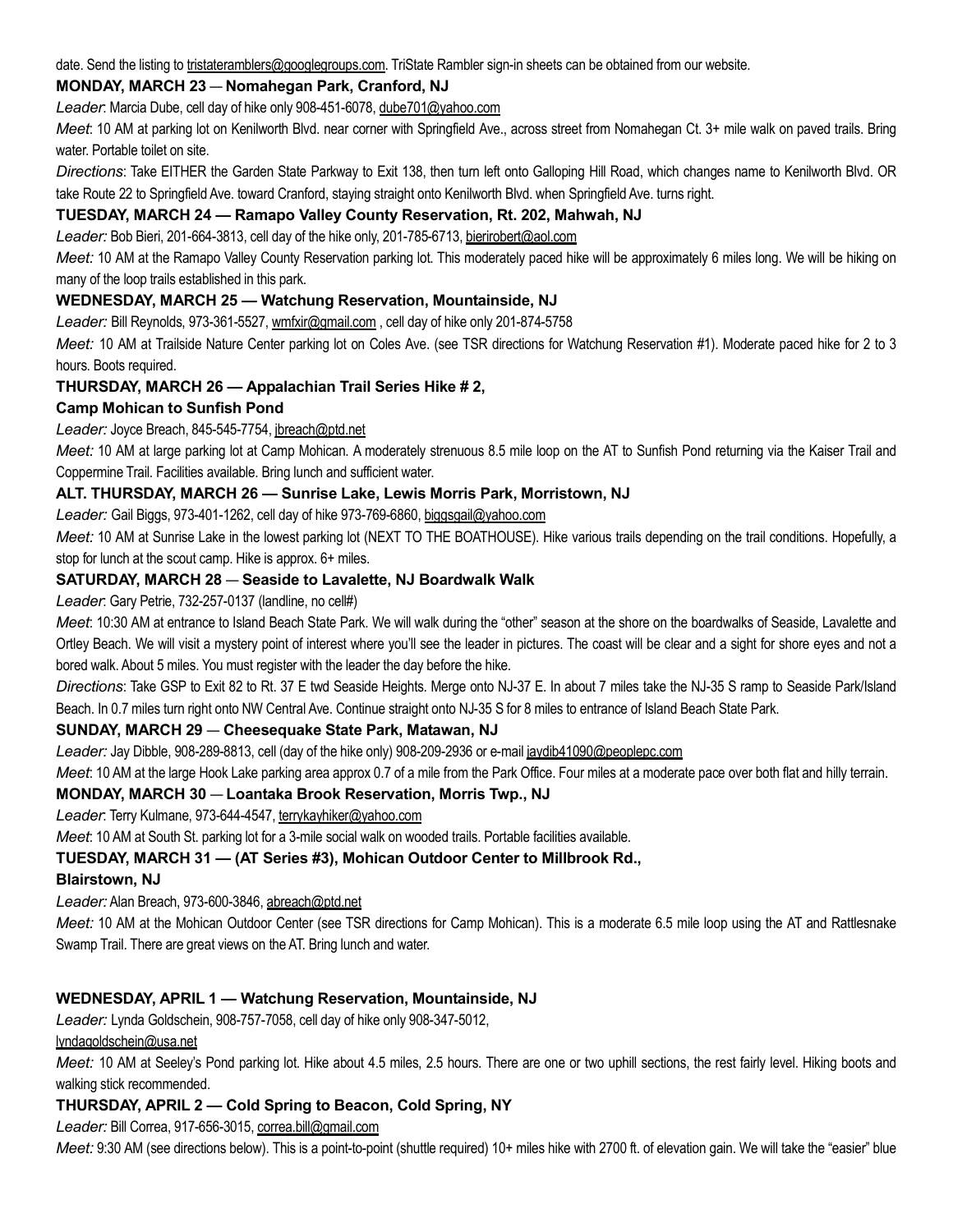trail from the red and not the more difficult yellow to the top of Breakneck Ridge. This hike could be strenuous for some. There is a scramble up to the fire tower in Beacon with great views.

Directions: Palisades Interstate Parkway to Bear Mountain Bridge. Cross the bridge, turn left on Rt. 9 to Cold Spring. After crossing Rt. 301, and traveling 0.3 miles, parking lot is on the right. Bring lunch and sufficient water. NOTE early start time.

# ALT. THURSDAY, APRIL 2 — Cooper Mill/Black River, Chester, NJ

Leader: Bill Reynolds, 201-874-8758, wmfxir@gmail.com

Meet: 10 AM at the Cooper Mill parking lot. We will hike a 6.5-mile lollipop loop on the Blue, Patriots' Path, Red and Green trails at a social pace. Bring lunch, water and hiking boots. Portable facilities are available.

# $\overline{f}$  FRIDAY, APRIL 3 — Pluckemin to Oldwick, NJ

Leader: Gloria Friedman, cell 973-886-9662, gloria.1001@yahoo.com

Meet: 10 AM at parking lot behind Bedminster1 bank just east of Rt. 202 on Burnt Mills Road. Join me for a scenic 23-mile trip to Oldwick for lunch through horse country with few hills.

Directions: Take Rt. 287 S for most of you and get off at exit 22A to merge onto 202/206. Take the jughandle to get onto 202/206 South. Stay in the left lane to avoid getting back on 287. Turn right onto Burnt Mills Road in about .5 mile and you'll see the bank on your left. Coordinates are 40.6452780,-74.6416670. REGISTER with leader the night before. Be sure to wear a HELMET and bring water.

# SATURDAY, APRIL 4

No hike is scheduled as of this printing. Leaders wishing to lead a hike are encouraged to post a hike on Google Groups at least three days prior to this date. Send the listing to tristateramblers@googlegroups.com. TriState Rambler sign-in sheets can be obtained from our website.

# SUNDAY, APRIL 5

No hike is scheduled as of this printing. Leaders wishing to lead a hike are encouraged to post a hike on Google Groups at least three days prior to this date. Send the listing to tristateramblers@googlegroups.com. TriState Rambler sign-in sheets can be obtained from our website.

# MONDAY, APRIL 6 — Echo Lake, Mountainside, NJ

Leader: Debby Bronner, 201-563-1648, debbybronner@gmail.com

Meet: 10 AM at parking lot across from the boathouse. We will walk a little over 3 miles mostly on paved walkways. Directions from Rt. 22 East: take Mountain Ave. exit (first exit after Mountainside Rescue Squad) then immediate left. Turn right onto Park Dr. Directions from Rt. 22 West: take the third U-turn after Vette 2, then follow directions from Rt. 22 above. Bring water.

# TUESDAY, APRIL 7 — Bear Mountain, Bear Mountain State Park, NY

Leader: Ed Leibowitz, 908-623-3883, eleibow@verizon.net, cell day of the hike only, 201-850-9649

Meet: 10 AM in the parking lot adjacent to the Bear Mountain Inn. Hike up the Major Welch Trail and descend on the Appalachian Trail. This hike is approximately 5 miles long and will have some steep climbs up the Major Welsh Trail. Bring lunch and water. Lunch will be at the summit near Perkins Tower.

# WEDNESDAY, APRIL 8 — Mahlon Dickerson Reservation, Jefferson, NJ

Leader: Bill Reynolds, 973-361-5527, wmfxir@gmail.com , cell day of hike only, 201-874-8758

Meet: 10 AM at Saffin Rock Rill parking lot for a 4+ mile moderately paced 2-hour hike around Saffin Pond and back. Bring water.

# THURSDAY, APRIL 9 — Appalachian Trail Series Hike # 4,

## Millbrook Rd. to Blue Mt. Lakes Road

Leader: Alan Breach, 973-600-3846, abreach@ptd.net

Meet: 9:45 AM at the Millbrook Village Parking Lot in Blairstown. We will carpool a short distance to the Millbrook Road AT parking lot. This is a moderate 7- to 8- mile out-and-back hike on the AT to Blue Mountain Lakes Rd. Bring lunch and sufficient water. NOTE early start time.

## ALT. THURSDAY, APRIL 9 — Deer Park, Allamuchy State Park, Hackettstown, NJ

Leader: Gail Biggs, 973-401-1262, cell day of hike, 973-769-6860, biggsgail@yahoo.com

Meet: 10 AM in parking lot on Deer Park Road. (TSR Directions to Allamuchy #1- Panther Valley). Hike approx. 6+ miles in Allamuchy State Park with lunch at Deer Park Pond.

# FRIDAY, APRIL 10 — Picatinny Arsenal Guided Walking Tour #2, Wharton, NJ

Leader: Lise Greene, 973-663-4396, lise.greene@montclair.edu, cell day of hike only

484-574-2480

Meet: 9:30 AM at Picatinny Arsenal (Route 15 North, Wharton) – note early arrival time for check-in; hike will begin at 10 AM.

Directions: From Route 80 heading west: Take exit 34-B for Route 15 North. Go through light at Shell station, pass Richard Mine Road on right, and then turn right at sign for Picatinny Arsenal. From Route 80 heading east: Take exit 34 and follow signs to Route 15 North; after turning left onto Route 15, move immediately to the right and turn right at sign for Picatinny Arsenal. Stop at checkpoint on left for security clearance. This unique hike is about 4 hours over approximately 3 miles on wooded paths and pavement with slight hills, guided by Picatinny's archeologist and historian. Two areas will be visited with many stops to take in the history: Lake Denmark and Spicertown. Bring water and lunch to eat during a rest stop. Wear sturdy walking shoes; boots are not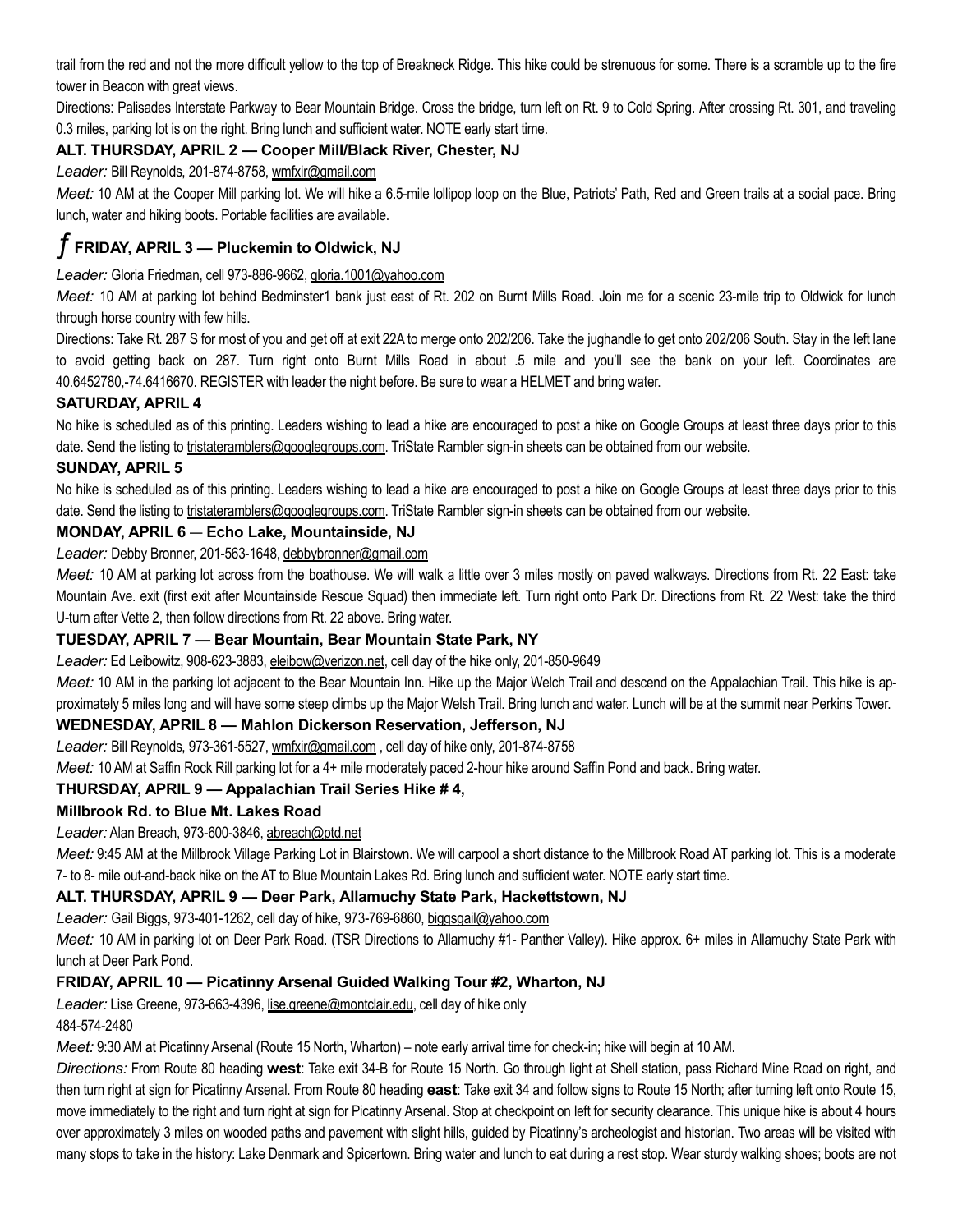needed. Limit: 35 participants. You MUST REGISTER with the leader by March 20. Additional details will be provided to registrants regarding the historic locations and required advance security measures (submission of a form consenting to a criminal background check; information on vehicles and cameras). All participants must bring a valid government-issued photo ID such as driver's license or passport. Bags and cars may be searched at the gate upon arrival. History of Picatinny: https://en.wikipedia.org/wiki/Picatinny\_Arsenal.

# SATURDAY, APRIL 11

No hike is scheduled as of this printing. Leaders wishing to lead a hike are encouraged to post a hike on Google Groups at least three days prior to this date. Send the listing to tristateramblers@googlegroups.com. TriState Rambler sign-in sheets can be obtained from our website.

## SUNDAY, APRIL 12 — Ramapo Mountain State Forest, Haskell, NJ

Leader: Dianne Jones, cell 973-224-3967, diannejones428@gmail.com

Meet: 10 AM at the Back Beach Park, Haskell, NJ parking lot. This is an easy to moderate 7+ mile hike on the Wanaque Ridge trail to lunch at Ramapo Lake. It's an easy walk out on the lakeshore path with an optional excursion to the 287 overpass on the way back to the parking lot.

## MONDAY, APRIL 13 — Somerset County Education Center, Basking Ridge, NJ

## Leader: Bill Reynolds, cell day of hike only 201-874-8758, wmfxir@gmail.com

Meet: 10 AM in the parking lot. Hike will be 3+ miles on various flat trails and boardwalks. Bring bug spray; wear boots; bring water.

## TUESDAY, APRIL 14 — Sterling Forest State Park, Southfields, NY

## Leader: Ray Adam, 973-476-9897, adamr43s@hotmail.com

Meet: 10 AM at the Indians Hills parking area in Southfields, NY (see TSR directions). This moderately paced hike will be approximately 6 to 7 miles long. We will hike on the Indian Hills trail, among others, and hopefully view the Southfield Furnace.

## WEDNESDAY, APRIL 15 — Schooley's Mountain County Park, Long Valley, NJ

## Leader: Patience Armstrong, cell day of hike, 973-420-7801

Meet: 40°47'40.49" N -74°47'49.74" in the first, large parking lot entered from East Springtown Rd. (See TSR Directions to Meeting Locations for directions to E Springtown Rd.) This will be about a 2-hour, 2.5 mile loop hike, with parts rocky and steep along Electric Creek. Options to extend/alter route depending on the day and group. There are several short detours for outdrops and views. Hiking boots and poles recommended. Bring water and snacks.

## THURSDAY, APRIL 16 — Hartshorne Woods, Atlantic Highlands, NJ

Leader: Louis Thompson, 732-577-9413, cell day of the hike only 732-239-1012, ltpt1@yahoo.com

Meet: 10 AM at the Rocky Point parking area, 1402 Portland Ave., Atlantic Highlands, NJ. This will be an 8- to 9- mile hike on the Rocky Point, Grand Tour, and Laurel Ridge Trails. We hope to see mountain laurel in bloom. We will also pass by a historic gun battery, and the Navesink River, and have views of the Atlantic Ocean. Bring lunch and sufficient water.

## ALT. THURSDAY, APRIL 16 — Cranberry Overlook, Byram Twp., NJ

Leader: Lise Greene, 973-663-4396, cell day of hike 862-268-5828, lise.greene@montclair.edu

Meet: 10 AM at Tamarack Park (314 Route 206), back right of parking lot. Take Route 80 to Exit 25 for Route 206 North. Drive about 4 miles, go through the light at Tamarack Road and then pass Jones Lane. Entrance to Tamarack Park is on the right. If you miss the first entrance, drive a few yards to the next one (mile marker 101.5). This hike is about 5.5 miles with some rockiness and elevation. Early out possible at noon, if needed. Enjoy views of Johnson Lake, glacial erratics, picturesque historic rock walls and the Delaware Water Gap. Bring lunch to eat at overlook. Hiking boots and water are required. Poles are suggested. Facilities are available.

## SATURDAY, APRIL 18 — Shepherd's Lake, Ringwood, NJ

Leader: Jay Dibble, 908-289-8813, cell (day of the hike only) 908-209-2936,

jaydib41090@peoplepc.com

Meet: 10 AM at the Shepherd's Lake upper parking area. Follow the TSR directions, but pass the 1<sup>st</sup> parking lot on the right and go straight ahead and up the hill from the toll booth. We'll hike 5.5 miles at a moderate pace over mostly hilly, rocky terrain. Lots of ups and downs. Bring water and lunch. Some nice views.

# SUNDAY, APRIL 19 ― Merrill Creek Reservoir, Phillipsburg, NJ

Leader: Donna Schweitzer, cell 908-433-4321, dschweitzeremail@aol.com

Meet: 10 AM in the parking lot. Easy to moderate hike. This will be a 6- to 7-mile hike around the perimeter and woods along the shoreline at a moderate pace. Bring water and snack/lunch. We will stop at Scott's Mountain Hawk Watch area for snack/lunch. Hope to see some wildlife such as hawks, bald eagle, deer, etc. Hiking boots required, poles suggested.

## MONDAY, APRIL 20 — Jockey Hollow, Morristown, NJ

## Leader: Carol Czajkowski, 973-539-4084, martinandcarol2@gmail.com

Meet: 10 AM at the Visitor Center for a pleasant 3-mile hike in our National Park. Steady rain cancels. Wear boots; bring water. Should be done by 11:30 AM.

# TUESDAY, APRIL 21 — Ramapo Mountain State Forest, Oakland, NJ

Leader: Louis Thompson, 732-577-9413, cell day of hike only 732-239-1012, ltpt1@yahoo.com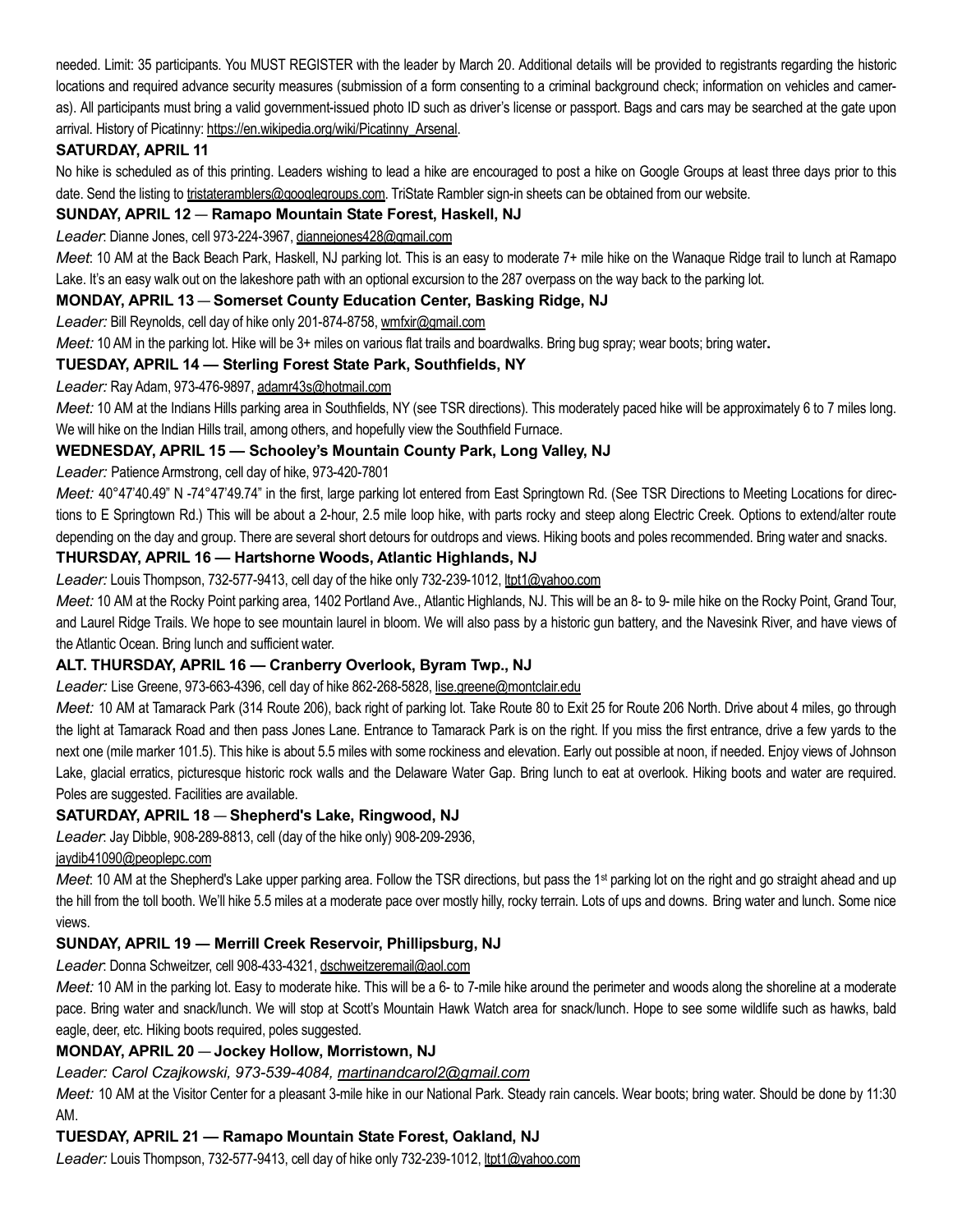Meet: 10 AM at the lower parking lot on Skyline Drive. This will be a 6- to 7-mile, moderately paced hike. We will start on the blue trail, follow the yellow, red, orange, blue, and white to the castle ruins, then back to the blue to the parking lot. Hiking boots required. Bring lunch and water.

# WEDNESDAY, APRIL 22 — D&R Canal, Colonial Park, East Millstone, NJ

Leader: Debby Bronner, 201-563-1648, debbybronner@gmail.com

Meet: 10 AM at Parking Lot A near the Rose Garden inside Colonial Park. We will walk along the Delaware and Raritan Canal for 5 to 6 miles at a moderate pace on a flat path. Bring lunch or a snack if you want to picnic near the Rose Garden afterwards. Bring plenty of water.

## THURSDAY, APRIL 23 — Stonetown Circular, Ringwood, NJ

#### Leader: Jason W. Briggs, 862-228-4972, jasonbriggs99@gmail.com

Meet: 10 AM at the Stonetown field parking lot off Stonetown Rd. in Ringwood. This is a strenuous 7+ mile hike that offers beautiful views and will have over 2500' of elevation gain. Bring lunch and sufficient water.

## ALT. THURSDAY, APRIL 23 — Jonathan Woods, Denville, NJ

#### Leader: Bill Reynolds, 973-361-5527, cell day of hike 201-847-8758, wmfxir@gmail.com

Meet: 10 AM in the parking lot. Directions: I-80 to Exit 37 (Hibernia/Green Pond Rd.). Head North on Green Pond Rd. for about 2 miles. Turn right on Meriden Rd. Go about 0.3 miles to Old Beach Glen Rd. and turn right. In about 0.2 miles, look for parking lot entrance on right. We will hike 5 miles on various trails at a social pace. Bring lunch, water and hiking boots.

## SATURDAY, APRIL 25 — South River Roundabout, East Brunswick, NJ

#### Leader: Gary Petrie, 732-257-0137 (landline)

Meet. 10 AM in East Brunswick at Rt.18 and Tices Lane at Boston Market in Mid-State Mall. We will be walking through the area where the leader grew up. We will be walking through parks and residential areas and a marble orchard. You will see scenic views from the higher elevations and the "jewel" of South River. South River is 300 years old this year. Washington slept here. About 5 to 6 miles. You must register with the leader the day before the hike.

## SATURDAY, APRIL 25 — Mountain Way Park, Parsippany, NJ

Leaders: Charles Stepnowski, 862-200-3956 and Bijoy Mechery, 908-487-8482,

#### bmechery@msn.com

Meet: 9:45 AM for a 10:00 AM start at the parking lot on Mountain Way. This is a hard hike and not for slow hikers. Let's enjoy a brisk 2.5 hour, 6-mile hike on leader's choice of trails, depending on underfoot conditions, weather, etc. The terrain is flat to rolling with one uphill section. Please bring traction devices/snowshoes just in case there is snow or ice on trails.

Directions: NJ Coordinates: N40° 50.76', W74° 29.75. NJ 10 West; about 1 mile west of Rt. 53, turn left on Powder Mill South, using the jughandle; go south 0.6 mile to the end and turn left on Mountain Way; go about 0.6 mile to the parking lot on the right.

## SUNDAY, APRIL 26 — Farny State Park, Rockaway, NJ

Leader: Jay Dibble 908-289-8813, cell (day of the hike only) 908-209-2936,

## jaydib41090@peoplepc.com.

Meet: 10 AM at the Timber Brook Rd. parking area (see TSR for directions). Six miles at a moderate pace over both flat and hilly terrain. One steep climb to the Indian Cliffs. Bring lunch and water.

## MONDAY, APRIL 27 — Tourne Park, Boonton, NJ

Leader: Sharon Lehman, 973-525-5901 day of hike only, lehmans2018@gmail.com

Meet: 10 AM in the parking lot on the right side of McCaffrey Lane. This will be a 3.3-mile hike on the white (Ogden) trail, down to and around Birchwood Lake. Boots recommended. Bring snack and water.

Directions: Rt. 80 West to Exit 39, Denville, to Rt. 46 East. Go to the 4th light and turn left onto Boulevard. Take Boulevard up to Powerville Road (Morris County Rt. 618) and turn left (follow sign to Tourne Park). Turn left on McCaffrey Lane. Drive past the sign which says "gate closed ahead" to the parking area. Meet in large parking lot on the left by the port-a-potty.

## TUESDAY, APRIL 28 — Pyramid Mt., Montville, NJ

## Leader: Louis Thompson, 732-577-9413, cell day of hike only 732-239-1012, ltpt1@yahoo.com

Meet: 10 AM at the Pyramid Mountain Visitor Center parking lot. We will hike 5 to 6 miles at a moderate pace on the blue, white, blue, up the steep red stripe, back on the white and blue trails. We will pass bear rock, tripod rock, and whale head rock. Bring lunch, water, and hiking boots. Hike should end by 1:30 PM.

## WEDNESDAY, APRIL 29 — Sourland Mountain Preserve, Hillsborough, NJ

Leader: Arlene Fineman, cell 908-403-6554, arlenefineman@gmail.com

Meet: 10 AM at Sourland Mt. Preserve parking lot. We will hike about 4 to 5 miles through a nice variety of terrain including one moderately steep incline. Bring plenty of water and a snack. Hiking boots required, poles suggested.

## THURSDAY, APRIL 30 — Reeves Meadow Visitor Center, Harriman State Park, NY

Leader: Jason W. Briggs, 862-228-4972, jasonbriggs99@gmail.com

Meet: 10 AM Reeves Meadow Visitor Center off Seven Lakes Drive. This moderately strenuous hike will be 8 to 9 miles long. Bring lunch and sufficient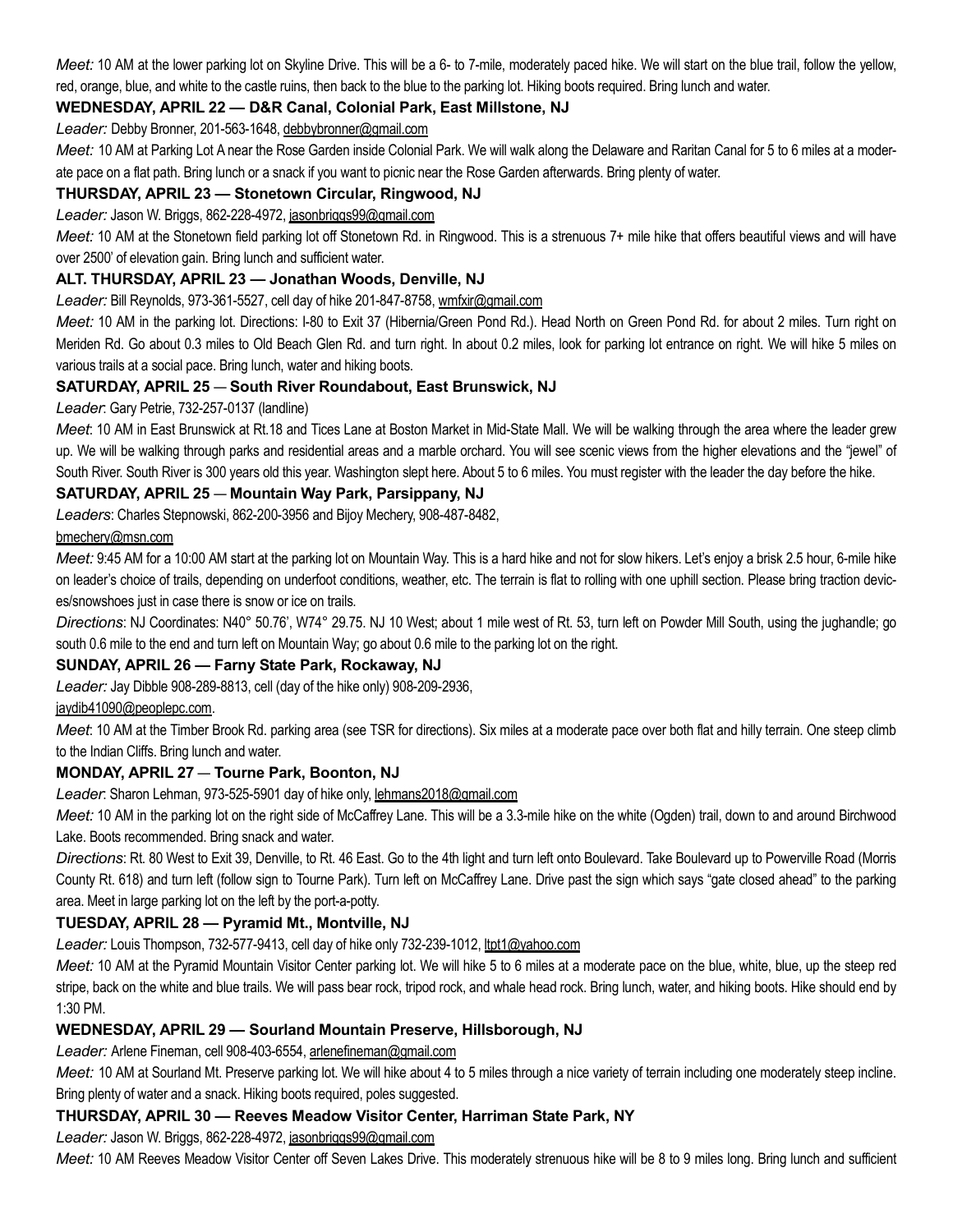water.

## ALT. THURSDAY, APRIL 30 — Millbrook Village, Columbia, NJ

Leader: Al MacLennan, 973-449-4696, maclennan\_al@comcast.net

Meet: 10 AM at Millbrook Village parking lot. This is a beautiful, moderate 6-mile hike to a remote mountain pond with a striking vista on the main Kitatinny Ridge. Bring lunch and water.

## SATURDAY, MAY 2

No hike is scheduled as of this printing. Leaders wishing to lead a hike are encouraged to post a hike on Google Groups at least three days prior to this date. Send the listing to tristateramblers@googlegroups.com. TriState Rambler sign-in sheets can be obtained from our website.

#### SUNDAY MAY 3 — Mahlon Dickerson Reservation, Jefferson, NJ

Leader: Bill LaChance, cell 973-216-8748, bill@wjladvisors.com

Meet: 10 AM at Saffin Pond parking area. We will do a 4+ mile hike at a moderate pace, approx. 2 1/2 hours. There are some uphill climbs. Bring snack or light lunch. Wear boots.

## MONDAY, MAY 4 — Johnson Park, Piscataway, NJ

#### Leader: Debby Bronner, cell 201-563-1648, debbybronner@gmail.com

Meet. 10 AM at the zoo parking lot inside Johnson Park. Pleasant 3-mile walk on paved paths throughout the park alongside the Raritan River. Halfway through the walk we can visit a restored 18th century village in the park. Bring water. Bathrooms on the premises. Plenty of picnic tables if you want to bring a snack for after the walk. Directions: From Route 287 Take Exit 9 (Highland Park). Follow River Rd. toward Highland Park (approximately 4.3 miles). Turn right onto Johnson Dr. (Cedar Lane is on the left, but turn Right onto Johnson). Follow Johnson Dr. for 0.6 miles. Turn right onto Tulip Dr. to the parking lot on the right. The left side of the parking lot is a small fenced in zoo area, the right side of the parking lot is a playground. From 18 traveling North: Exit right at Rt. 27 Highland Park. Go over the bridge and turn left onto River Rd. Go 0.6 mile and turn left onto Johnson Drive. Follow from Johnson Drive above.

## TUESDAY, MAY 5 — Wawayanda State Park, Hewitt, NJ

Leader: Carolyn and Jim Canfield, 973-728-9774, cmjwcanfield@gmail.com

Meet: 10 AM at the Wawayanda State Park Boat Launch, Warwick Turnpike, Hewitt, NJ. This will be about a 6-mile hike on rolling trails and woods roads with a lake stop for lunch.

## WEDNESDAY, MAY 6 — Hacklebarney State Park, Long Valley, NJ

Leader: Bill Reynolds, 973-361-5527, wmfxir@gmail.com, cell day of hike only 201-874-8758

Meet: 10 AM in the parking lot near the kiosk. This will be a 4-mile, 2-hour hike at a pace to allow picture taking along the Black River with some waterfalls and scenic views. There is a combination of paved paths and rocky trails suitable for beginners. Hiking boots required. Bring water.

## THURSDAY, MAY 7 — Breakneck Ridge, Cold Spring, NY

Leader: Ray Adam, 973-476-9897, adam43s@hotmail.com

Meet: 10 AM at Breakneck Ridge parking lot. This is a strenuous 8- to 9- mile hike up the face of Breakneck Ridge, returning on various trails. Directions: Palisades Interstate Parkway to Bear Mountain Bridge. Cross the bridge, turn left on Rt. 9 to Cold Spring. After crossing Rt. 301 and traveling 2.2 miles, parking lot is on the right. Bring lunch and sufficient water.

## ALT. THURSDAY, MAY 7— South Mountain Reservation, Milburn/West Orange, NJ

Leaders: Stan and Bev Kaltnecker, 201-602-4074, kaltnecs1@aol.com

Meet: 10 AM at Tulip Springs. We will do a 5- to 6-mile hike (no long stairs) passing waterfalls, cascades and spillways, about 4 hours. Hike primarily on Lenape and River trails. Bring lunch and water. Poles helpful. Facilities available.

## SATURDAY, MAY 9

No hike is scheduled as of this printing. Leaders wishing to lead a hike are encouraged to post a hike on Google Groups at least three days prior to this date. Send the listing to tristateramblers@googlegroups.com. TriState Rambler sign-in sheets can be obtained from our website.

## SUNDAY, MAY 10 — Norvin Green State Forest, Wanaque, NJ

Leader: Sheree Bennett, 973-932-9466, shereestarrett@yahoo.com

Meet: 10 AM at The New Weis Center parking lot. This is a moderately paced hike of 6 to 7 miles on leader's choice of trails. Not for beginners. Hiking boots required. Bring lunch, bug spray and water. PLEASE PREREGISTER with hike leader by phone or email. Phone service is very poor at trailhead.

## MONDAY, MAY 11 — Central Park of Morris County, Morris Plains, NJ

Leader: Bill Reynolds, 201-874-8758, wmfxir@gmail.com

Meet: 10 AM at parking lot on Central Ave., near bathroom for a 3-mile moderately paced hike. We will see where the old Greystone Park hospital used to be before being taken down. A map of the park may be downloaded at Central Park of Morris County and then Central Park Map.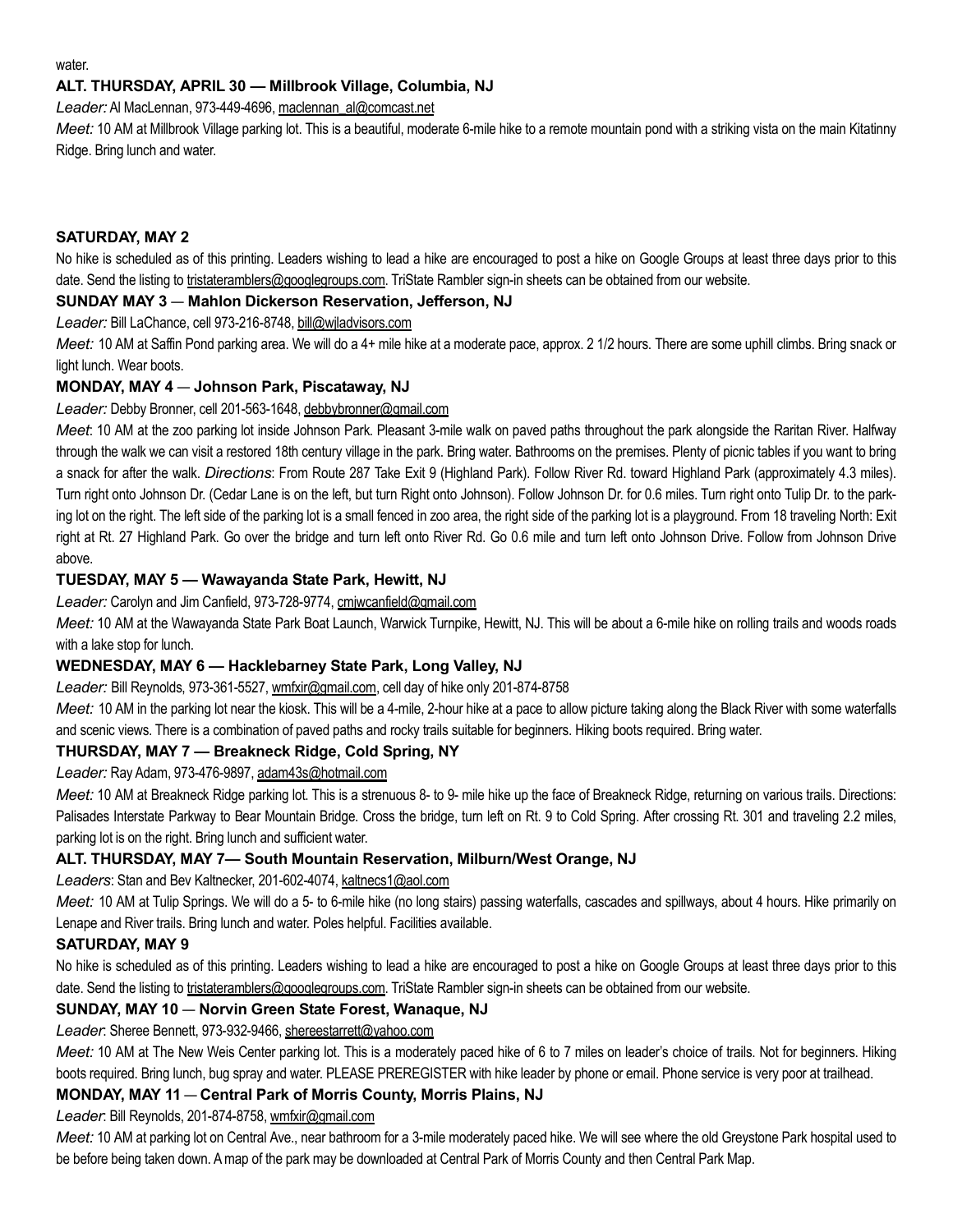Directions: from Morristown Square take Speedwell Ave. 2 miles to Glenbrook Ave. and turn left. Go 0.6 mile and turn right just after sharp left turn onto Central Ave. Go 0.6 mile, bearing left at next intersection to parking lot on left near bathroom. Coordinates: 40°49.814' N by 74°29.939' W. Bring water.

# TUESDAY, MAY 12 — Reeves Meadow Visitor Center, Harriman State Park, NY

Leader: Louis Thompson, 732-577-9413, cell day of hike only 732-239-1012, ltpt1@yahoo.com

Meet: 10 AM at the Reeves Visitor Center on Seven Lakes Drive. This moderately strenuous hike will be 6 to 7 miles long on the Pine Meadow, Kakiat, and Raccoon Brook Trails. Hiking boots required. Bring lunch and plenty of fluids.

## WEDNESDAY, MAY 13 — Seeley's Pond, Watchung Reservation, NJ

Leader: Lynda Goldschein, 908-757-7058, cell day of hike only 908-347-5012,

#### lindagoldschein@usa.net

Meet: 10 AM at Seeley's Pond parking lot. Hike about 4.5 miles, 2.5 hours. There are one or two uphill sections, the rest fairly level. Hiking boots and walking stick recommended.

## THURSDAY, MAY 14 — Appalachian Trail Series Hike # 7,

## Buttermilk Falls to Rt. 206, Branchville, N.J

#### Leader: Alan Breach, 973-600-3846, abreach@ptd.net

Meet: 9:30 AM at the AT Trail and US 206 Crossing parking lot. See TSR Directions under Stokes State Forest. We will shuttle (20 min.) to the Buttermilk Falls Parking Lot. This is a moderately strenuous 8- to 9- mile hike from Buttermilk Falls Trailhead to Rt. 206 on the AT. Highlights are Buttermilk Falls and views along the AT and at the Acropolis. Bring lunch and sufficient water.

#### ALT. THURSDAY, MAY 14 — Mahlon Dickerson Reservation, Jefferson, NJ

Leader: Bill Reynolds, 201-874-8758, wmfxir@gmail.com

Meet: 10 AM at the Saffin Pond parking lot (#2). The hike will be about 6 miles and the route will be dependent on the weather and trail conditions. Bring lunch, water and hiking boots. Portable facilities available.

#### SATURDAY, MAY 16

No hike is schedules as of this printing. Leaders wishing to lead a hike are encouraged to post a hike on Google Groups at least three days prior to this date. Send the listing to tristateramblers@googlegroups.com. TriState Rambler sign-in sheets can be obtained from our website.

## SUNDAY, MAY 17 — Hartshorne Woods, Atlantic Highlands, NJ

Leader: Jay Dibble, 908-289-8813, cell (day of the hike only) 908-209-2936

#### jaydib41090@peoplepc.com

Meet: 10 AM at the Rocky Point parking area. We'll hike about 5.5 miles at a moderate pace over mostly gently rolling terrain. We'll hike on the Cuesta Ridge, Laurel Ridge and Grand Loop trails.

## MONDAY, MAY 18 — Patriots' Path–Sussex Ave. to Whitehead Rd., Morristown, NJ

Leaders: Stan and Bev Kaltnecker, cell 201-602-4074, kaltnecs1@aol.com

Meet: 10 AM at the parking area on Sussex Avenue (CR 617).

Directions: from the Morristown Green take Speedwell Avenue (State Hwy. 202) to Sussex Avenue. Take Sussex Avenue for about 1.5 miles to parking lot on right. Wear boots, just in case. No facilities available. Walk will be 1.5 hours.

## TUESDAY, MAY 19 — Skylands Manor, Ringwood, NJ

Leader: Bob Bieri, 201-664-3813, cell day of hike only 201-785-6713, bierirobert@aol.com

Meet: 10 AM at the "Pc" parking lot at NJ Botanical Garden/Skylands Manor. This 6-mile hike will utilize the Crossover, Halifax, and various bike trails and woods roads. Bring lunch and water. After passing the "Pa" parking lot, bear right passing the Manor on the right and the Botanical Gardens on the left, turn right at the gate and then follow signs for the unpaved "Pc" parking lot.

## WEDNESDAY, MAY 20 — Wawayanda State Park, Hewitt, NJ

## Leader: Carolyn and Jim Canfield, 973-728-9774, cmiwcanfield@gmail.com

Meet: 10 AM at Wawayanda State Park Office. We will hike about 5 miles for 3 hours on rolling trails and woods roads looking for spring wildflowers. Expect lady slippers in bloom. Bring water and lunch.

## THURSDAY, MAY 21 — Reeves Meadow Visitor Center, Harriman State Park, NY

Leader: Louis Thompson, 732-577-9413, cell day of the hike only 732-239-1012, ltpt1@yahoo.com

Meet: 10 AM at the Reeves Meadow Visitor Center on Seven Lakes Drive. This will be a moderately strenuous, 8- to 9- mile hike, utilizing the Pine Meadow, Kakiat, Racoon Brook, and either the Reeves Brook or Seven Hills Trail. Bring lunch and sufficient water.

## ALT. THURSDAY, MAY 21 — Allamuchy Mountain State Park, Sussex Branch, NJ

Leaders: Stan and Bev Kaltnecker, 201-602-4074, kaltnecs1@aol.com

Meet: 10 AM at North Allamuchy Mountain State Park, Stanhope, NJ. We will hike 5 to 6 miles on various trails, mostly on Sussex Branch and parallel trails for about 3 to 3.5 hours. Will lunch at Cranberry Lake. Poles helpful. Bring lunch and water. Facilities are available.

#### FRIDAY, MAY 22 — Monksville Reservoir, Hewitt, NJ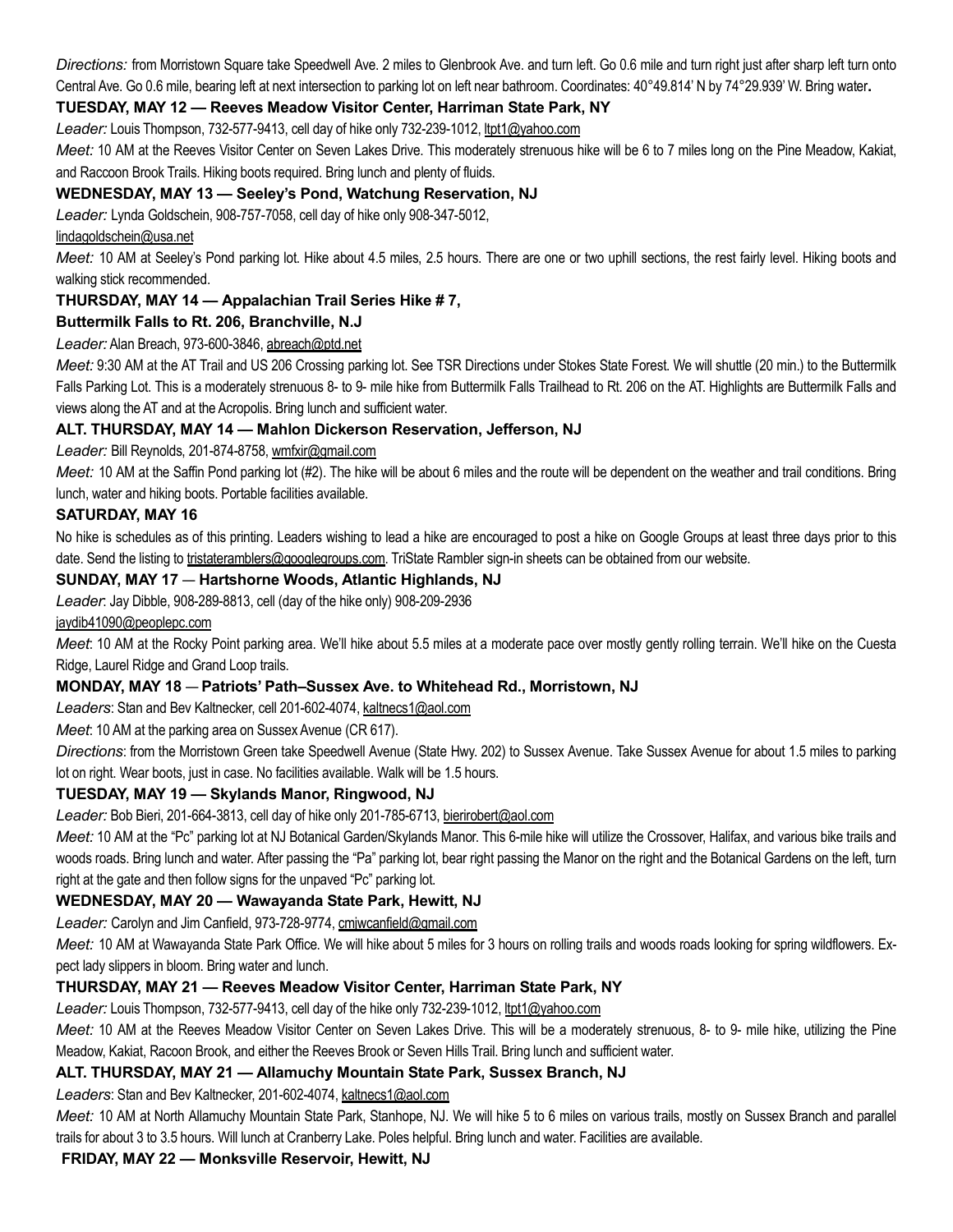#### Leader: Jean Fletcher, 973-285-5263, jrfletc@optonline.net, cell day of event only 973-452-1567

Meet: 10:00 AM at North Boat Launch (On Northern Beech Rd.), Monksville Reservoir, 121 Beech Rd., Hewitt, NJ (GPS 41.1423, -74.2999) From I-287, exit 55: Take Rt-511 (Ringwood Ave.) north about 10 miles. Pass the Wanaque Reservoir, the Monksville Dam and South Boat Launch at 9 miles. Continue 1 mile and look for a sign on the left "Long Pond Ironworks State Park/ North Boat Launch". Turn RIGHT (North) as we will be using the Kayak Launch on Northern Beech Rd. (not the Southern Beach Rd. for cars with boat trailers). Follow signs to the Northernmost Launch (a grassy lawn). Monksville Reservoir has a surface area of 505 acres and spans about three miles from end to end. Route 511/Greenwood Lake Road crosses the reservoir on a long bridge. South of the bridge is the main part of the reservoir. This large area curves all the way down to the Monksville Dam. North of the bridge, near Beech Road, the remains of submerged trees are in the water. Actual route of the paddle will depend on the weather and the group. Bring lunch. A portable sanitary facility is available. You MUST REGISTER with the leader by 6 PM the day before the event. See Canoeing General Instructions; a personal flotation device IS REQUIRED.

## SATURDAY, MAY 23

No hike is scheduled as of this printing. Leaders wishing to lead a hike are encouraged to post a hike on Google Groups at least three days prior to this date. Send the listing to tristateramblers@googlegroups.com. TriState Rambler sign-in sheets can be obtained from our website.

## SUNDAY, MAY 24

No hike is scheduled as of this printing. Leaders wishing to lead a hike are encouraged to post a hike on Google Groups at least three days prior to this date. Send the listing to tristateramblers@googlegroups.com. TriState Rambler sign-in sheets can be obtained from our website.

## MONDAY, MAY 25 (MEMORIAL DAY) — Lewis Morris Park, Morristown, NJ

#### Leaders: Stan and Bev Kaltnecker, cell 201-602-4074, kaltnecs1@aol.com

Meet: 10 AM at Sunrise Lake at Lewis Morris Park, at the lowest parking lot near the boat house. We will walk on Patriots' Path along the Whippany River. Facilities available. Walk will be 1.5 hours.

#### TUESDAY, MAY 26 –– Turkey Mountain Loop, Pyramid Mt., Montville, NJ

Leader: Louis Thompson, 732-577-9413, cell day of hike only 732-239-1012, ltpt1@yahoo.com

Meet: 10 AM at Pyramid Mt. Visitor Center parking lot. We will hike 5 to 6 miles at a moderate pace on the yellow, white, green, red, and blue trails, passing a beaver dam, hopefully some cascades at the falls, and the Lake Valhalla overlook. Bring lunch, water, and hiking boots. Hike should end by 1:30 PM.

#### WEDNESDAY, MAY 27 — D&R Canal, Colonial Park, East Millstone, NJ

#### Leader: Debby Bronner, 201-563-1648, debbybronner@gmail.com

Meet: 10 AM at Parking Lot A near the Rose Garden inside Colonial Park. We will walk along the Delaware and Raritan Canal for 5 to 6 miles at a moderate pace on a flat path. Bring lunch or a snack if you want to picnic near the Rose Garden afterwards. Bring plenty of water.

## THURSDAY, MAY 28 — Ramapo Mountain State Forest, Oakland, NJ

Leader: Louis Thompson, 732-577-9413, cell day of the hike only 732-239-1012, ltpt1@yahoo.com

Meet: 10 AM at the lower parking lot. This will be a 7- to 8-mile hike. We will start on the blue trail, follow the yellow, red, orange, blue and white to the castle ruins, then back to the blue, to the parking lot. Bring lunch and sufficient water.

#### ALT. THURSDAY, MAY 28 — Jockey Hollow National Park, Morristown, NJ

Leader: Gail Biggs, 973-401-1262, cell day of hike 973-769-6860, biggsgail@yahoo.com

Meet: 10 AM at the Visitors Center. Hike to Cross Estate Gardens for lunch and return. Bring lunch, lots of water. Approx. 6+ miles.

## FRIDAY, MAY 29 — Saxon Lake / Musconetcong River, Stanhope, NJ

Leaders: Stan and Bev Kaltnecker, 201-602-4074, kaltnecs1@aol.com

Meet: 10 AM at Waterloo Rd. parking lot, 1087 Waterloo Rd., Stanhope, NJ (GPS: 40.8969, -74.7911) Take I-80 exit 25, to Rt. 206 north. Go 0.5 miles and take ramp on right to Continental Dr. Follow brown signs toward Waterloo Village; proceed 0.5 mile to traffic light; turn right; continue one mile; turn left at "T" intersection (Waterloo Road/CR 604); after 3.3 miles the NJ State parking area (small) is on the left (river) side, immediately after an abandoned white building. This is our launch site. Enjoy a nice scenic paddle "up a lazy river" (about an hour upstream) then back and around Saxon Lake. Total trip time about 3 hours. You MUST REGISTER with the leaders the by the day before the event. See Canoeing General Instructions; a personal flotation device IS REQUIRED.

## SATURDAY, MAY 30

No hike is scheduled as of this printing. Leaders wishing to lead a hike are encouraged to post a hike on Google Groups at least three days prior to this date. Send the listing to tristateramblers@googlegroups.com. TriState Rambler sign-in sheets can be obtained from our website.

## SUNDAY, MAY 31

No hike is scheduled as of this printing. Leaders wishing to lead a hike are encouraged to post a hike on Google Groups at least three days prior to this date. Send the listing to tristateramblers@googlegroups.com. TriState Rambler sign-in sheets can be obtained from our website.

# MONDAY, JUNE 1 — South Mountain Reservation, Tulip Springs, Millburn, NJ

Leaders: Stan and Bev Kaltnecker, cell 201-602-4074, kaltnecs1@aol.com

Meet: 10 AM at Tulip Springs. Facilities available. Walk will be 1.5 hours. Walk will be on wooded trails along West Branch of Rahway River with a stop at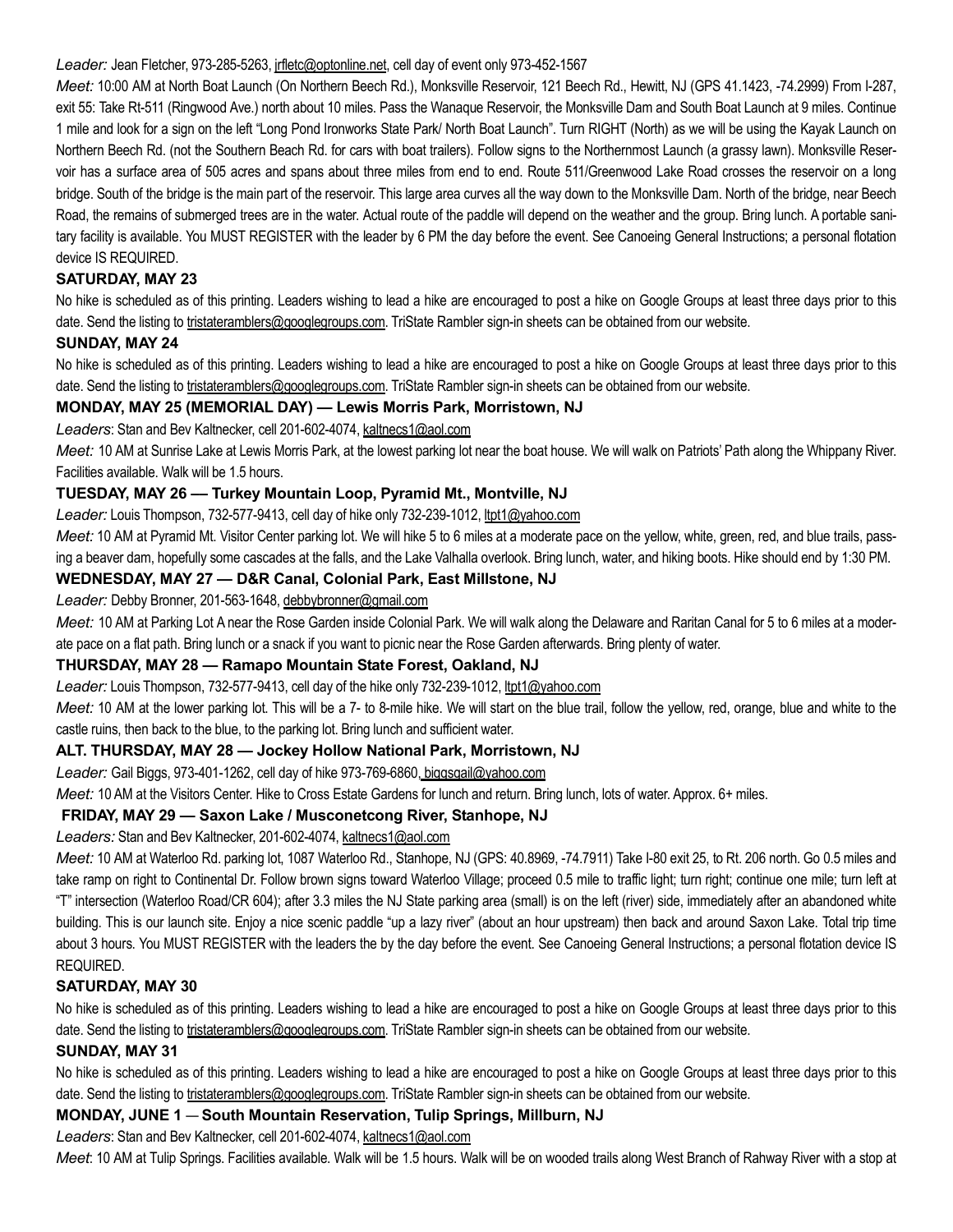Hemlock Falls.

# TUESDAY, JUNE 2 — Hartshorne Woods, Atlantic Highlands, NJ

Leader: Louis Thompson, 732-577-9413, cell day of hike only 732-239-1012, ltpt1@yahoo.com

Meet: 10 AM at the Rocky Point parking area (See TSR directions). This will be a 6- to 7-mile hike, led at a moderate pace, on the Rocky Point, Grand Tour, and Laurel Ridge trails, where we should have lots of mountain laurel in bloom and pretty forest views. We will also pass by a historic gun battery, the Navesink River, and views of the Atlantic Ocean. Hiking boots required. Bring lunch and lots of water. Stay and enjoy the shore after the hike.

# WEDNESDAY, JUNE 3 — Turkey Mountain, Montville, NJ

Leader: Gail Biggs, 973-401-1262, biggsgail@yahoo.com, day of hike only cell: 973-769-6860

Meet: 10 AM at Pyramid Mountain Visitor's Center. Hike the Yellow, White, Green trails. Approximately 4-mile hike.

## THURSDAY, JUNE 4 — Popolopen Gorge, Harriman State Park, NY

Leader: Bill Correa, 917-656-3015, correa.bill@gmail.com

Meet: 10 AM at the northem end of the parking lot at the Anthony Wayne Recreation Area. We will take the blue trail to the Popolopen and back. This is an easy hike except for a steep, but short, scramble up to the top of Popolopen. Beautiful views are enjoyed at the top. Hike is 7+ miles long. Bring lunch and sufficient water.

## ALT. THURSDAY, JUNE 4 — Schiff Nature Preserve, Mendham, NJ

Leader: Al MacLennan, 973-449-4696, maclennan\_al@comcast.net

Meet: 10 AM at 339 Pleasant Valley Road. Schiff is a beautiful 780 acre protected preserve. We will hike 6 miles at a moderate pace on many of its trails. Bring lunch and water.

# FRIDAY, JUNE 5 — Wawayanda State Park, Hewitt, NJ

Leader: Henry Fernandez, 973-462-7747, henry8000@yahoo.com

Meet: 10 AM at Wawayanda State Park Boat Launch. See TSR directions. Spend a day on a pretty lake with easy paddling. Rentals may be available; call 973-764-1030. After a day of paddling the leader will treat everyone to a pizza party. You MUST REGISTER with leader by the day before. See Canoeing General Instructions; a personal flotation device must be worn.

# SATURDAY, JUNE 6 — Cooper Grist Mill, Chester, NJ

Leaders: Charles Stepnowski, 862-200-3956 and Bijoy Mechery, 908-487-8482,

## bmechery@msn.com

Meet: 9:15 AM for a 9:30 AM start at the parking lot by the mill on Rt. 513. This is a hard hike and not for slow hikers. Let's enjoy a brisk 3-hour, 7-mile hike on leader's choice of trails, depending on underfoot conditions, weather, etc. The terrain is flat to rolling with one uphill section. Please bring traction devices/snowshoes just in case there is snow or ice on trails. Note early start time.

## SUNDAY, JUNE 7 — Tourne Park — East Entrance, Boonton, NJ

Leader: Lorrie Vece, cell phone 201-970-1000, Dixonlowe@aol.com

Meet: 10 AM at 41 McCaffrey Lane and Norris Rd. Boonton parking lot on right. This will be a 4.2- mile hike. Bring snack, adequate water and bug spray.

# ƒ SUNDAY, JUNE 7 — Liberty State Park to Weehawken Bicycle Ride

Leader: Ed Leibowitz, 908-623-3883, eleibow@verizon.net, cell 201-850-9649 only after 9:30 AM on June 7

Meet: 10 AM at Liberty State Park (Exit 14B - NJTPKE Newark Bay Extension) at 3<sup>rd</sup> parking lot nearest the information center. Ride from Liberty State Park through Jersey City, Hoboken, and Weehawken, taking in the beautiful views along the Hudson River with a brief stop at the Liberty National Golf Course. Distance approx. 25 miles. Lunch will be at the Weehawken Ferry Terminal. IMPORTANT!!!!!! MUST REGISTER ON OR BEFORE JUNE 6. HELMETS REQUIRED. Bring lunch and water.

## MONDAY, JUNE 8 — Jockey Hollow National Park, Morristown, NJ

Leader: Sharon Lehman, 973-525-5901 date of hike only, lehmans2018@gmail.com.

Meet: 10 AM at the visitor center for a pleasant 3-mile walk in our National Park. Wear boots, bring water.

## TUESDAY, JUNE 9 — (AT Series #5), Blue Mountain Lakes Road to Crater Lake Loop,

## Columbia, NJ

Leader: Joyce Breach, 845-545-7754, jbreach@ptd.net

Meet: 10 AM at Millbrook Village (see TSR directions) for a short shuttle to the trailhead. This is a moderate 5.2-mile lollipop hike with lunch at Crater Lake. Bring lunch and water.

## WEDNESDAY, JUNE 10 — Seeley's Pond, Watchung Reservation, NJ

Leader: Lynda Goldschein, 908-757-7058, cell day of hike only 908-347-5012,

## lyndagoldschein@usa.net

Meet: 10 AM at Seeley's Pond parking lot. Hike about 4.5 miles, 2.5 hours. There are one or two uphill sections, the rest fairly level. Hiking boots and walking stick recommended.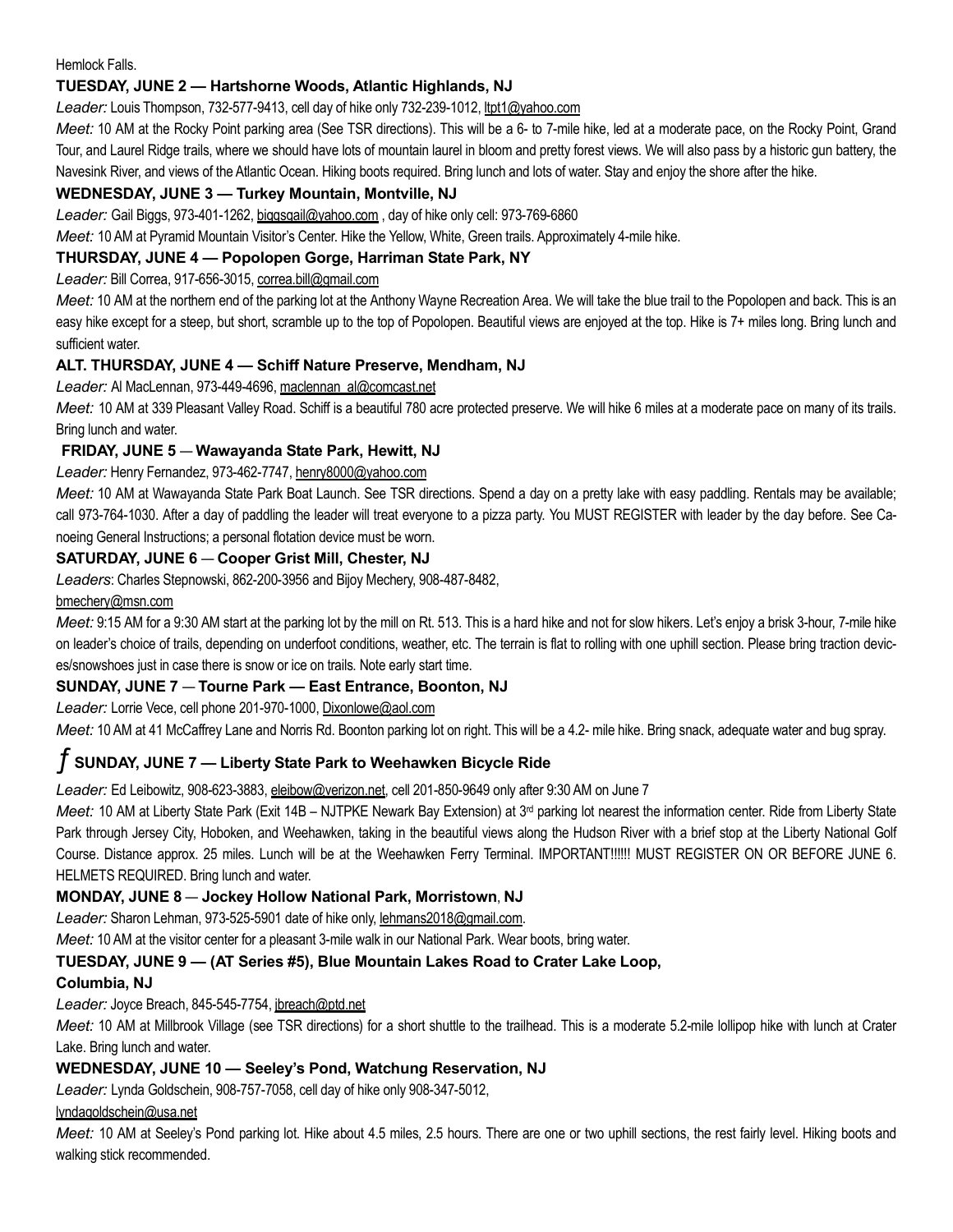# THURSDAY, JUNE 11 — Hewitt State Forest, Hewitt, NJ

#### Leader: Dianne Jones, cell 973-224-3967, diannejones428@gmail.com

Meet: 9:30 AM at the old A&P/new Tractor Supply parking lot in West Milford. We will hike the Jeremy Glick Trail up and down as the lollipop stick, and the Ernst Walter, AT, and State Line Trails as the lollipop. This 8+ mile, moderately strenuous hike, will be performed at a moderate pace. Hopefully we will see mountain laurel in bloom. A latish lunch will offer a gorgeous view over Greenwood Lake. If conditions are wet, this trail can be muddy and will have stream crossings. NOTE early start time.

## ALT. THURSDAY, JUNE 11 — Delaware Water Gap National Recreation Area

#### Leaders: Stan and Bev Kaltnecker, 201-602-4074, kaltnecs1@aol.com

Meet: 10 AM at Blue Mountain Lake parking lot. Use TSR Directions, Delaware Water Gap NRA #5 to Millbrook Village. At Millbrook Village, bear right onto Old Mine Road. Go 1.5 miles and turn right onto Blue Mountain Lake Road. Go another 1.5 miles to parking lot on left. We will hike about 5 to 6 miles around Blue Mountain Lake to Hemlock Pond and Indian Rocks scenic overlook, about 4 hours. Bring lunch. Restrooms are available. You MUST REG-ISTER with the leader the day beforehand.

## SATURDAY, JUNE 13 — Apshawa Preserve, West Milford, NJ

Leader: Jay Dibble, 908-289-8813, cell (day of the hike only) 908-209-2936,

#### jaydib41090@peoplepc.com.

Meet: 10 AM. 5.5 miles at a moderate pace over mostly hilly, rocky terrain. We'll have a 10-minute snack break during the hike.

## SUNDAY, JUNE 14 — Ramapo Mountain State Forest, Oakland, NJ

#### Leader: Bill LaChance, cell 973-216-8748, bill@wjladvisors.com

Meet: 10 AM at Upper Lot on Skyline Drive. We will do a 5.5-mile hike at a moderate pace with some uphill climbs. Bring snack or light lunch. Wear boots.

## MONDAY, JUNE 15 — Mountain Valley Park, Mendham Borough, NJ

Leader: Henry Fernandez, 973-462-7747, henry8000@yahoo.com

Meet: 10 AM. Hike along Patriots' Path from Mountain Ave. to Pitney Rd.

Directions: Park address is 72 Mountain Ave. Take Rt. 24 out of Morristown toward Mendham Borough. At center of Mendham Borough, turn right at traffic light (Black Horse Inn) and proceed downhill about 1 mile to Mountain Valley Park and parking lot on the right along the lake. Hike starts at parking lot. No facilities available.

## TUESDAY, JUNE 16 — South Mountain Reservation, West Orange, NJ

Leader: Louis Thompson, 732-577-9413, cell day of hike only 732-239-1012, ltpt1@yahoo.com

Meet: 10 AM at the Locust Grove parking area (See TSR directions). This will be a 6- to 7-mile hike at a moderate pace. We will hike on the Lenape trail passing Hemlock Falls and returning on the Rahway trail. This hike starts with a long uphill stretch. Hiking boots required. Bring lunch and lots of water.

## WEDNESDAY, JUNE 17— Cross Estate Gardens, Morristown National Park, NJ

Leader: Gail Biggs, 973-401-1262, biggsgail@yahoo.com, day of hike only cell: 973-769-6860

Meet: 10 AM at Cross Gardens. A short hike of about 4 miles along the river to the NJ Audubon. Return to the Cross Gardens to tour and enjoy the flowers. Bring a snack. Directions: Follow TSR club directions to Crosslands (old name). Watch for large signs for the NJ Brigade, the signs for the Cross Estate are small. Upon turning in the driveway, park in the first lot on the left (with kiosk).

## THURSDAY, JUNE 18 — Norvin Green State Forest, Ringwood, NJ

Leader: Louis Thompson, 732-577-9413, cell day of hike only 732-239-1012, ltpt1@yahoo.com

Meet: 10 AM at The New Weis Center parking lot. This is a strenuous hike of 8+ miles. Bring lunch and sufficient water. Note: Cell phone service is unreliable in parking lot.

## ALT. THURSDAY, JUNE 18 — Kittatinny Valley State Park, Newton, NJ

Leaders: Stan and Bev Kaltnecker, 201-602-4074, kaltnecs1@aol.com

Meet: 10 AM Visitors Center parking lot off Goodale Road. Hike 5 to 6 miles on various trails (some hills) around the park and along the lake, about 4 hours. Bring lunch and water. Will lunch along the lake. Facilities available. You MUST REGISTER with the leaders the day beforehand.

## FRIDAY, JUNE 19 — Split Rock Reservoir, Boonton Twp., NJ

## Leader: Jean Fletcher, 973-285-5263, jrfletc@optonline.net, cell day of event only 973-452-1567

Meet: 10 AM at Split Rock Reservoir Parking Lot, 345 Split Rock Road, Boonton Twp., NJ (GPS 40.9625, 74.4575) From I-287N exit 44: At the top of the ramp, turn right over I-287 onto Main St. (Rt. 511) in Boonton. Drive 0.3 mile to Boonton Ave. (Rt. 511). Turn right and go 2.5 miles to Rockaway Valley Rd. Turn left and drive 2.2 miles to Split Rock Rd, a 150 degree turn on the right. (Stone Rd. is the street 0.1 mile before Split Rock Rd.) Follow Split Rock Rd. 2.8 miles (stay to the right at Decker Rd. and to the left at Charlottesburg Rd.) to the parking lot and launch area. (The last 0.8 mile is gravel.) Alt. Directions: From I-80 Exit 37, Rockaway/Hibernia: Go north on Green Pond Rd. (Rt. 513) toward Hibernia. At about 6.5 miles turn right at the Marcella Firehouse sign. This is Upper Hibernia Rd. Continue 2 miles to fork in the road. Bear left onto Split Rock Rd. After the pavement ends keep going over the dam. The new fisherman's boat launch parking lot is about 1/8 mile on the left after the dam. A reservoir recently opened to boating and canoeing. Very pretty and quiet. You MUST REGISTER with the leader by the day before the event. See Canoeing General Instructions; a personal flotation device IS